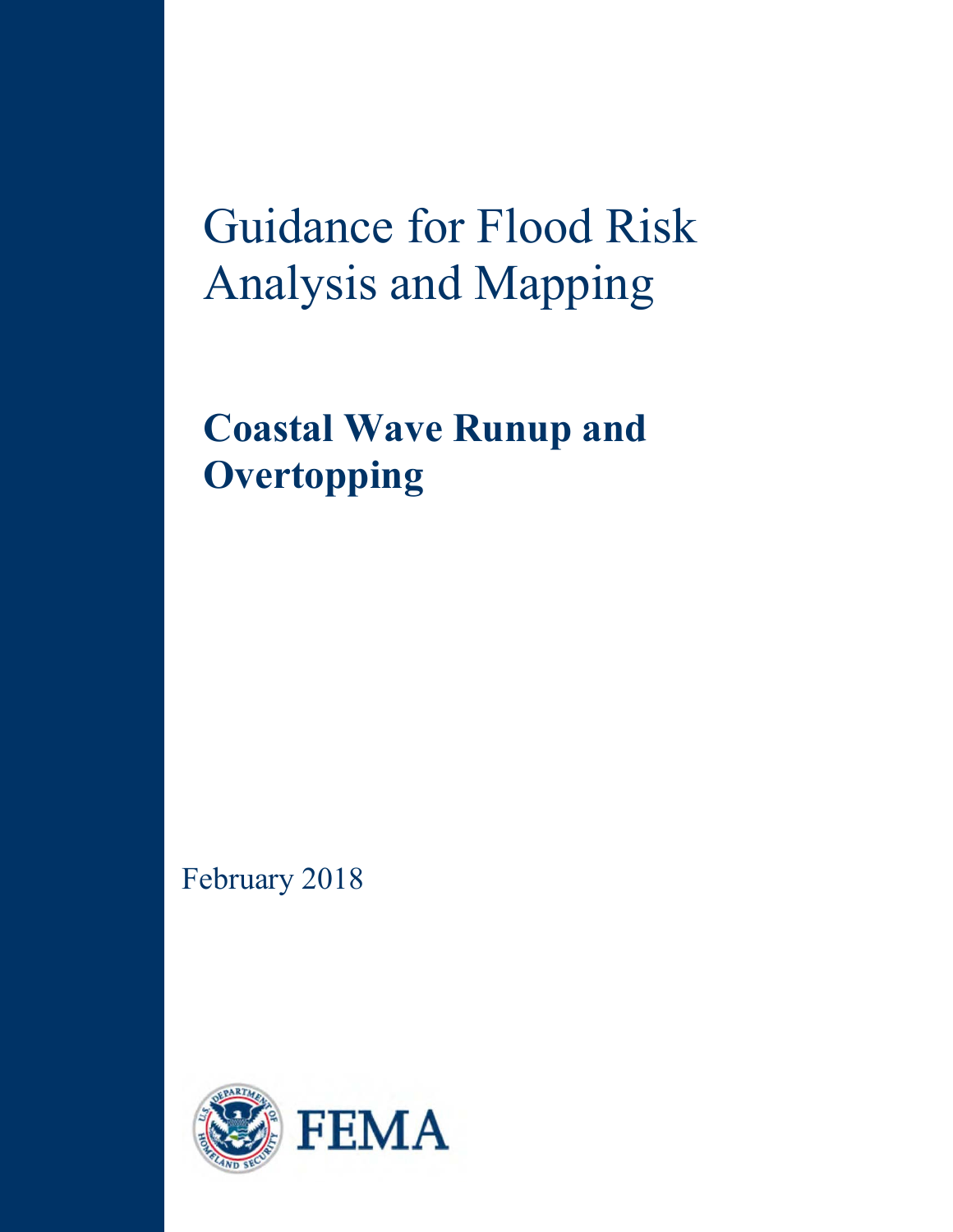Requirements for the Federal Emergency Management Agency (FEMA) Risk Mapping, Assessment, and Planning (Risk MAP) Program are specified separately by statute, regulation, or FEMA policy (primarily the Standards for Flood Risk Analysis and Mapping). This document provides guidance to support the requirements and recommends approaches for effective and efficient implementation.

For more information, please visit the FEMA Guidelines and Standards for Flood Risk Analysis and Mapping webpage [\(www.fema.gov/guidelines-and-standards-flood-risk-analysis-and](http://www.fema.gov/guidelines-and-standards-flood-risk-analysis-and-mapping)[mapping\)](http://www.fema.gov/guidelines-and-standards-flood-risk-analysis-and-mapping). Copies of the Standards for Flood Risk Analysis and Mapping policy, related guidance, technical references, and other information about the guidelines and standards development process are all available here. You can also search directly by document title at www.fema.gov/library.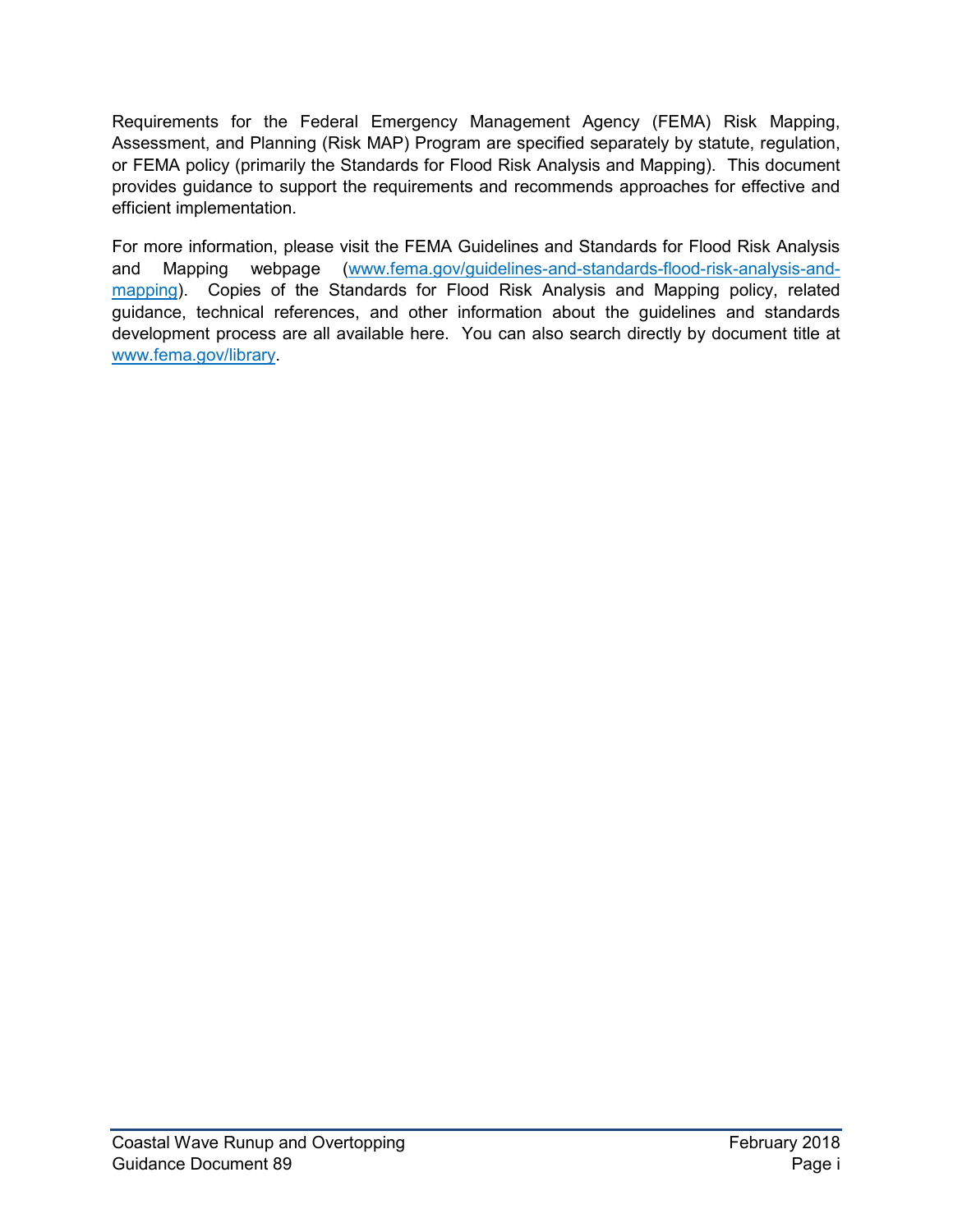# **Document History**

| <b>Affected Section or</b><br><b>Subsection</b> | Date             | <b>Description</b>                                                                                                                                                                                                                                                                                    |
|-------------------------------------------------|------------------|-------------------------------------------------------------------------------------------------------------------------------------------------------------------------------------------------------------------------------------------------------------------------------------------------------|
| <b>First Publication</b>                        | February<br>2018 | Initial version of new transformed guidance. The content<br>was derived from the Guidelines and Specifications for<br>Flood Hazard Mapping Partners, Procedure Memoranda,<br>and/or Operating Guidance documents. It has been<br>reorganized and is being published separately from the<br>standards. |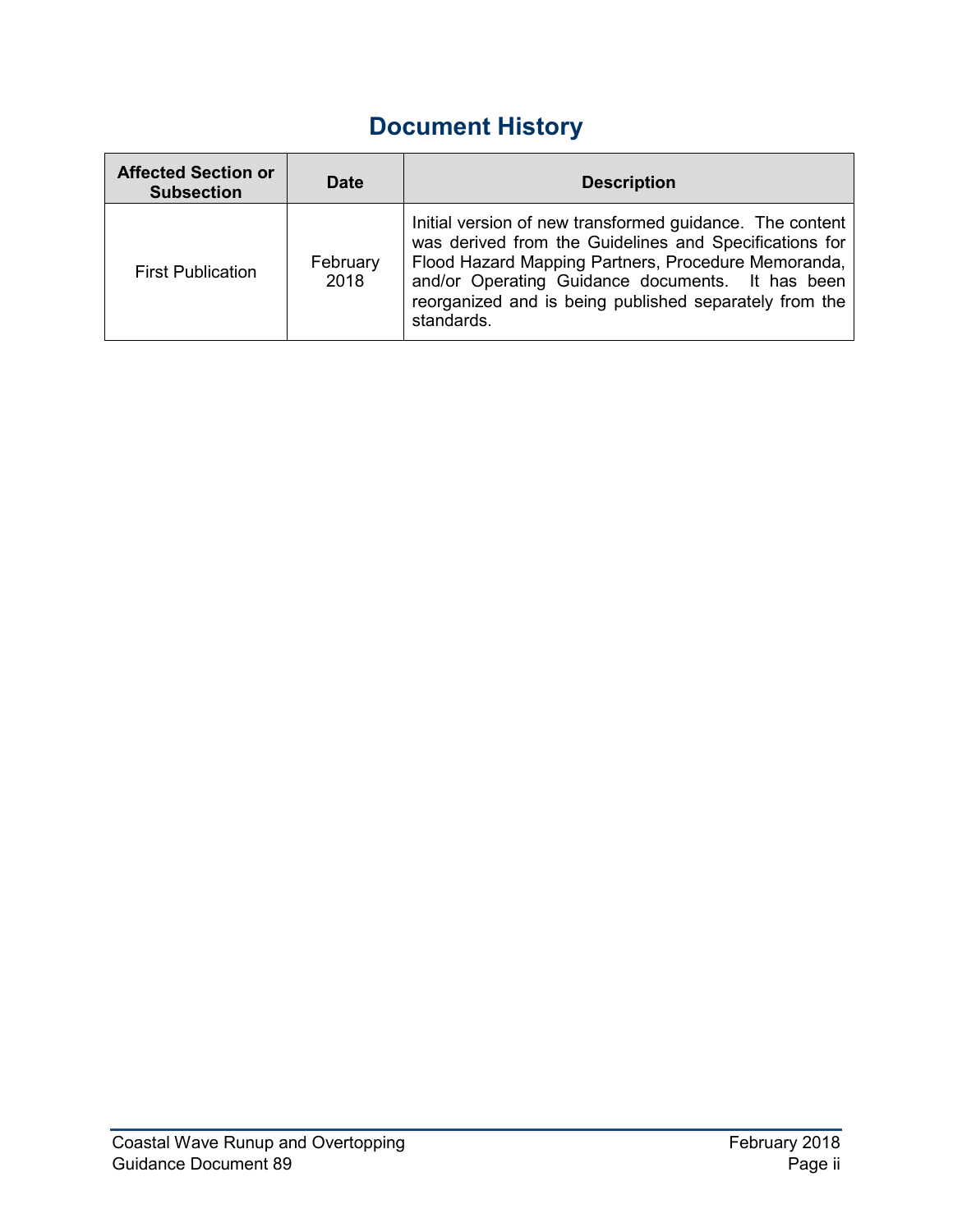# **Table of Contents**

| 1.0 |  |  |  |  |
|-----|--|--|--|--|
| 2.0 |  |  |  |  |
| 2.1 |  |  |  |  |
| 2.2 |  |  |  |  |
| 3.0 |  |  |  |  |
| 3.1 |  |  |  |  |
| 3.2 |  |  |  |  |
| 3.3 |  |  |  |  |
| 3.4 |  |  |  |  |
| 3.5 |  |  |  |  |
| 4.0 |  |  |  |  |
| 4.1 |  |  |  |  |
| 4.2 |  |  |  |  |
| 5.0 |  |  |  |  |
| 6.0 |  |  |  |  |

# **List of Figures**

| Figure 8: Example of Sandy Beach Backed by Dune Followed by Bluff 17                     |               |
|------------------------------------------------------------------------------------------|---------------|
| Figure 9: FEMA Guidance for the Application of Mapping Flood Hazards Resulting from Wave |               |
| Coastal Wave Runup and Overtopping                                                       | February 2018 |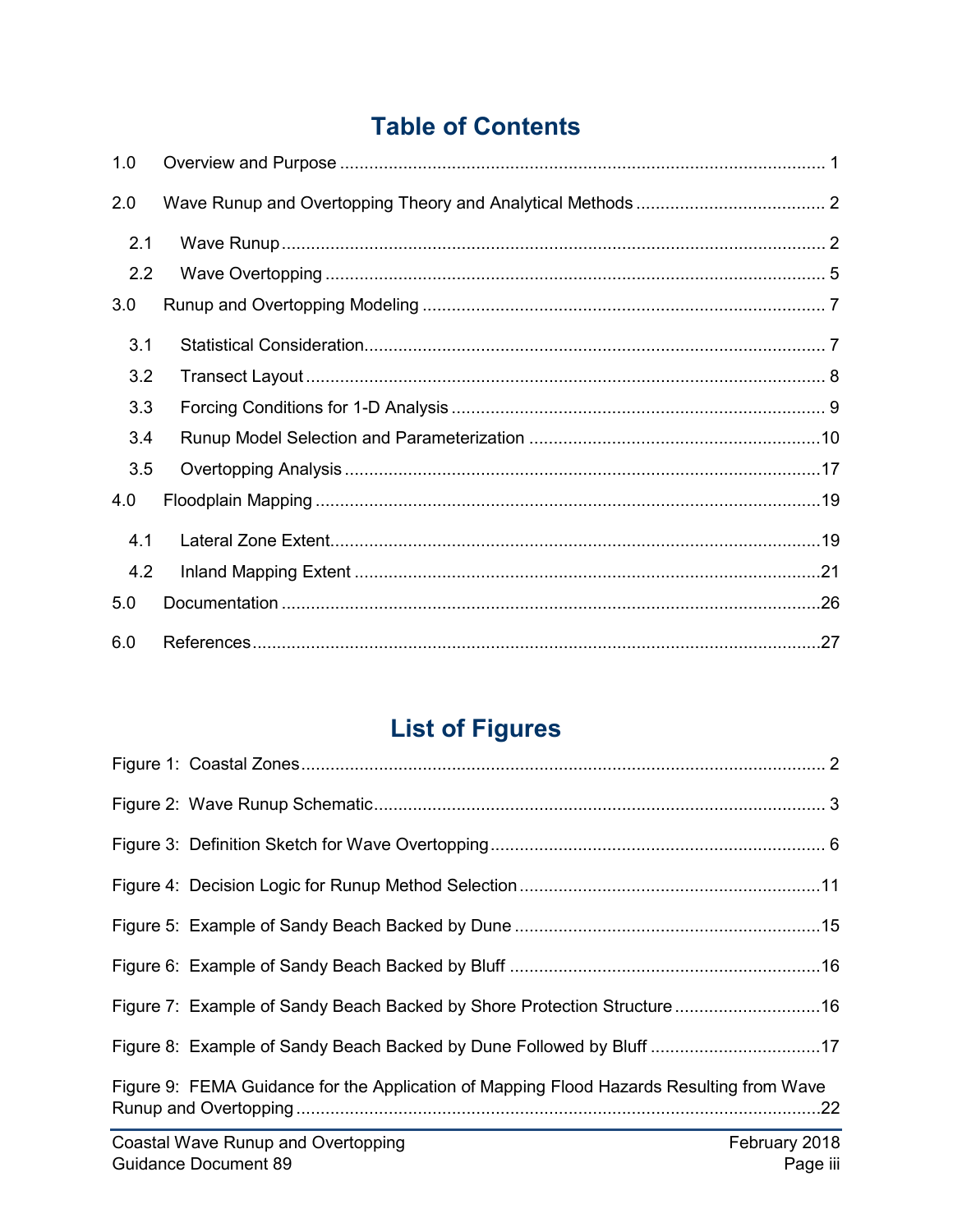# **List of Tables**

| Table 2: Recommendation for Interpretation of Mean Wave Overtopping 25 |  |
|------------------------------------------------------------------------|--|

# **List of Equations**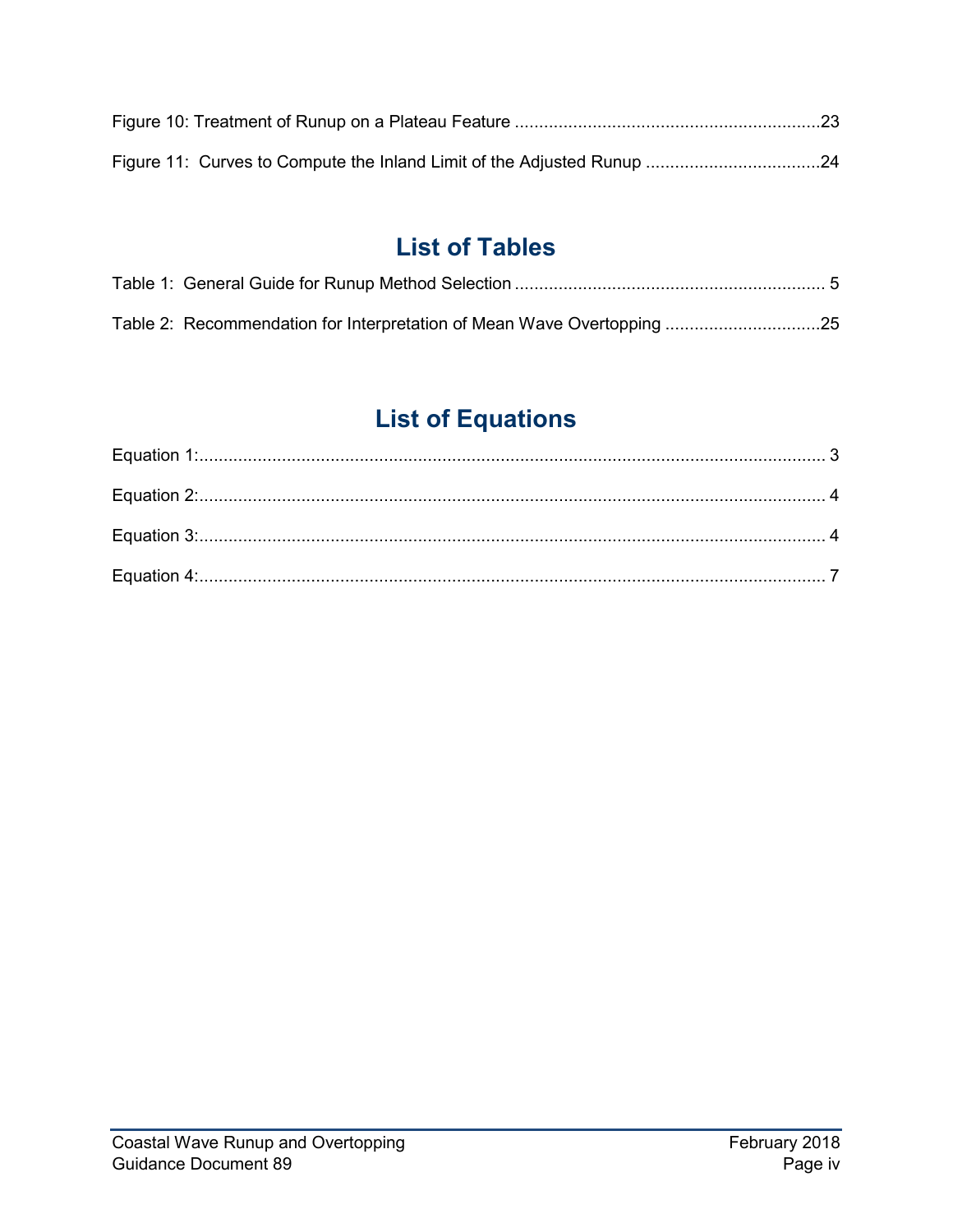# **1.0 Overview and Purpose**

Wave runup and overtopping are wave-induced flood hazards that occur along coastal areas where waves encounter the shoreline and break, resulting in an uprush of water. Figure 1 shows a typical cross-shore profile divided into four coastal zones that are based on different physical processes. Wave runup and overtopping are complex physical processes occurring in the surf and backshore zones. They depend on the local water level, incident wave conditions, and the nature of the beach or structure encountered. In narrow developed coastal floodplains, the process of high velocity wave runup and overtopping puts residential and non-residential structures located above the storm surge levels along the shorelines at an increased flood risk. In these floodplains, wave runup elevations and overtopping rates determine 1-percent-annualchance Base Flood Elevations (BFEs) as well as flood zone designations and spatial extents of the Special Flood Hazard Area (SFHA).

This guidance document presents the physical processes and theory behind the analysis of wave runup and overtopping. This document also provides a framework for evaluating different methodologies and the considerations and best practices for each method when performing FEMA coastal flood hazard studies in different physical settings.

This document is not intended to be prescriptive or procedural, as there is sufficient guidance within the coastal engineering profession addressing wave runup and overtopping calculation protocols. This document is therefore intended to provide an overarching framework for assessing and mapping coastal flood hazards due to wave runup and overtopping for the production of FEMA Flood Insurance Rate Maps (FIRMs) and Flood Insurance Studies (FISs). It is recommended that the information presented herein be utilized by professionals with a high degree of engineering expertise and understanding of coastal processes. It should also be understood that this document is intended to be a companion to FEMA's Wave Determination (FEMA, in preparation), which addresses the physical processes in offshore zones and shoaling zones. These two documents, as well as other FEMA guidance and technical literature, should be used to guide wave runup and overtopping analyses and mapping for FEMA flood hazard studies. For any terms that are not locally defined in this document, the user should reference FEMA's Coastal Notations, Acronyms and Glossary of Terms (FEMA, 2016a).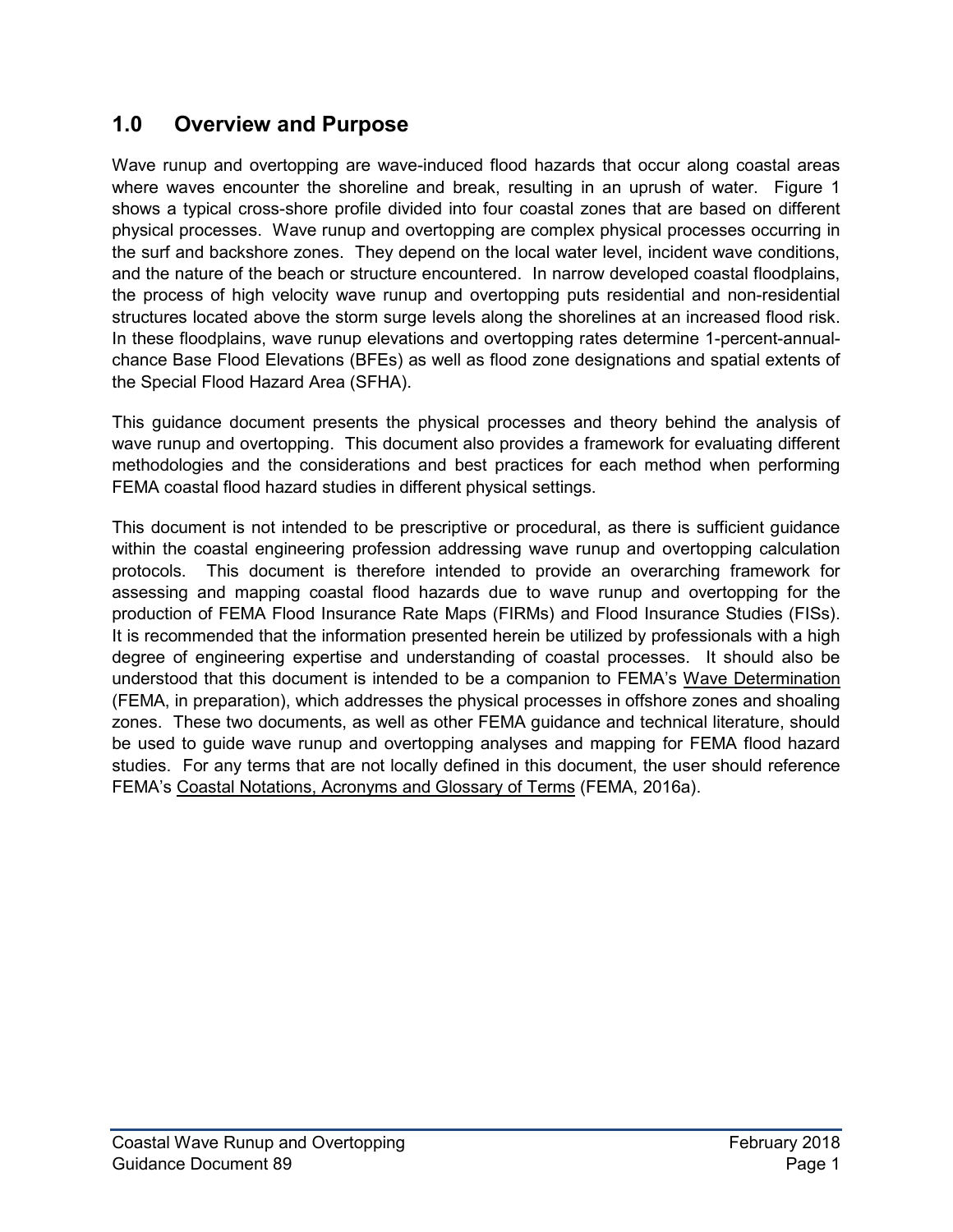

**Figure 1: Coastal Zones**

# **2.0 Wave Runup and Overtopping Theory and Analytical Methods**

#### **2.1 Wave Runup**

Wave runup is the uprush of water above the stillwater level caused by wave action on a beach or shore barrier. In this document, a shore barrier is defined as a feature (i.e., dune, bluff, revetment, seawall, etc.) along the shoreline upon which waves interact. Runup at a beach or shore barrier can produce flood hazards beyond those from stillwater inundation and incident waves (Figure 2). The runup water wedge or bore generally thins and slows during its excursion up the beach or shore barrier as residual forward momentum in the wave motion near the shore is fully dissipated. When waves break against a steep shore barrier runup occurs as a jet or spray of water in a near-vertical direction rather than a wedge or bore as previously described. The runup height (R) is defined as the vertical height above the Stillwater Elevation (SWEL) attained by the extremity of the uprushing water.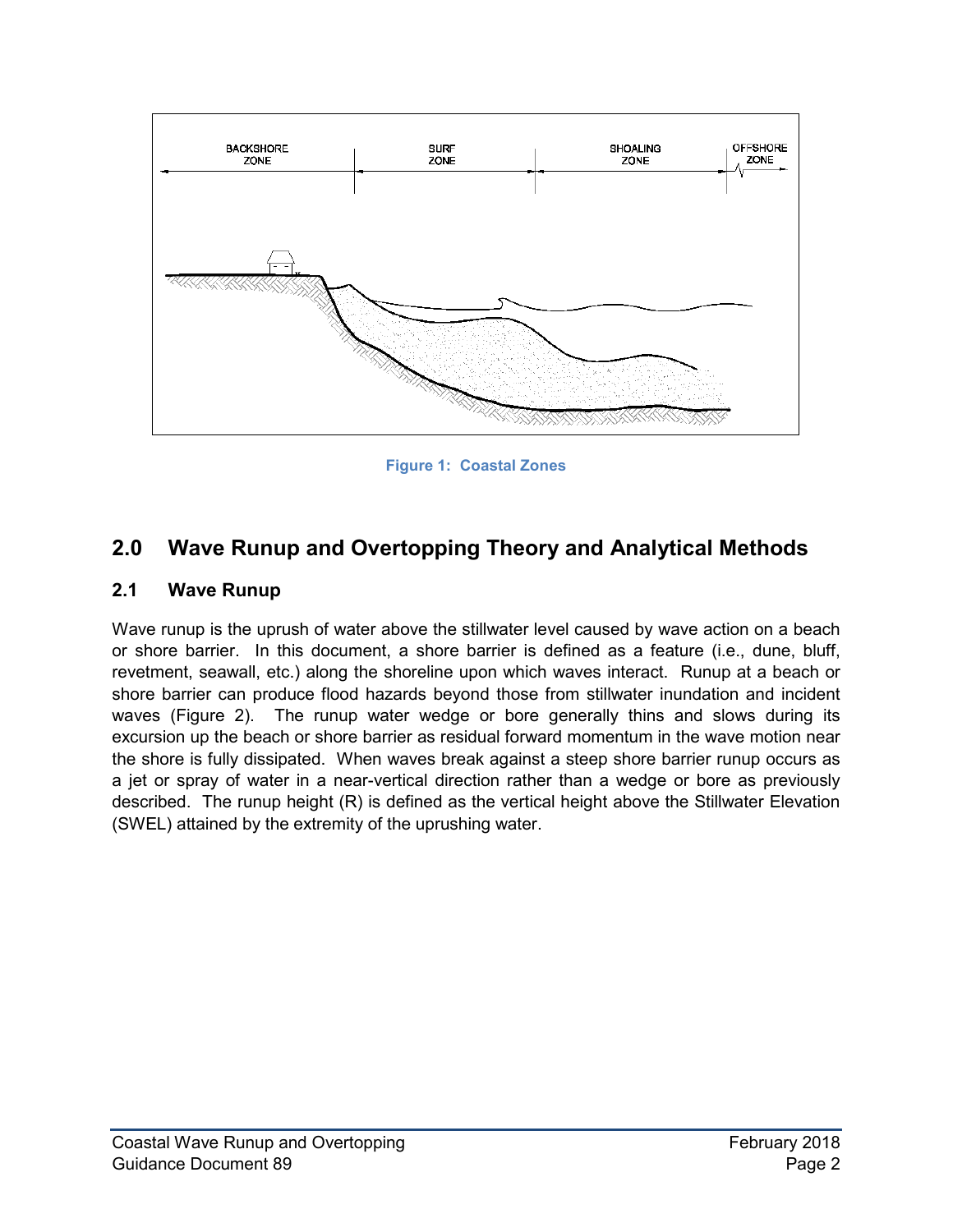

**Figure 2: Wave Runup Schematic**

Runup heights are dependent on incoming wave characteristics, specifically, wave height, period, and direction, as well as the physical properties of the surf zone and the shore barrier upon which these waves act. If the shore barrier is an engineered structure, runup is influenced by bathymetry seaward of the structure, structure geometry, porosity/roughness, toe elevations, and core permeability. If the shore barrier is a natural feature such as a dune or bluff, runup is similarly influenced by the bathymetry seaward, geometry, surface roughness, and the toe elevation of the feature. Runup can be influenced by erosion or accretion across the nearshore bathymetry, erosion of natural features (dunes and erodible bluffs), and structure failure. Since runup is sensitive to many physical characteristics as well as variations in shore-approaching wave characteristics and erosion, it can vary considerably along shore. Further, runup can vary locally along a short distance of coastline in response to variations in shore barrier type or characteristics along these distances.

<span id="page-7-0"></span>More generally, wave runup elevations are determined by the kinematics of wave breaking and how much wave energy is available. Waves which curl and plunge provide less shoreward momentum to drive wave runup than waves that gently break or surge up the shore unbroken. The non-dimensional parameter describing these kinematics is the Iribarren Number  $(\xi)$ , defined as the ratio of the characteristic profile slope to the wave slope:

**Equation 1:** 

$$
\xi = \frac{m}{\sqrt{H/L}}
$$

in which  $m$  is a representative profile slope and is defined as the beach or shore barrier slope and H and L are the characteristic wave height and length, respectively. The definitions of the characteristic wave height and length depend on the runup methodology applied. The wave energy available to drive wave runup is proportional to the square of the wave height. Recognizing these general characteristics, Hunt (1959) proposed the following empirical formula to estimate the wave runup height (R):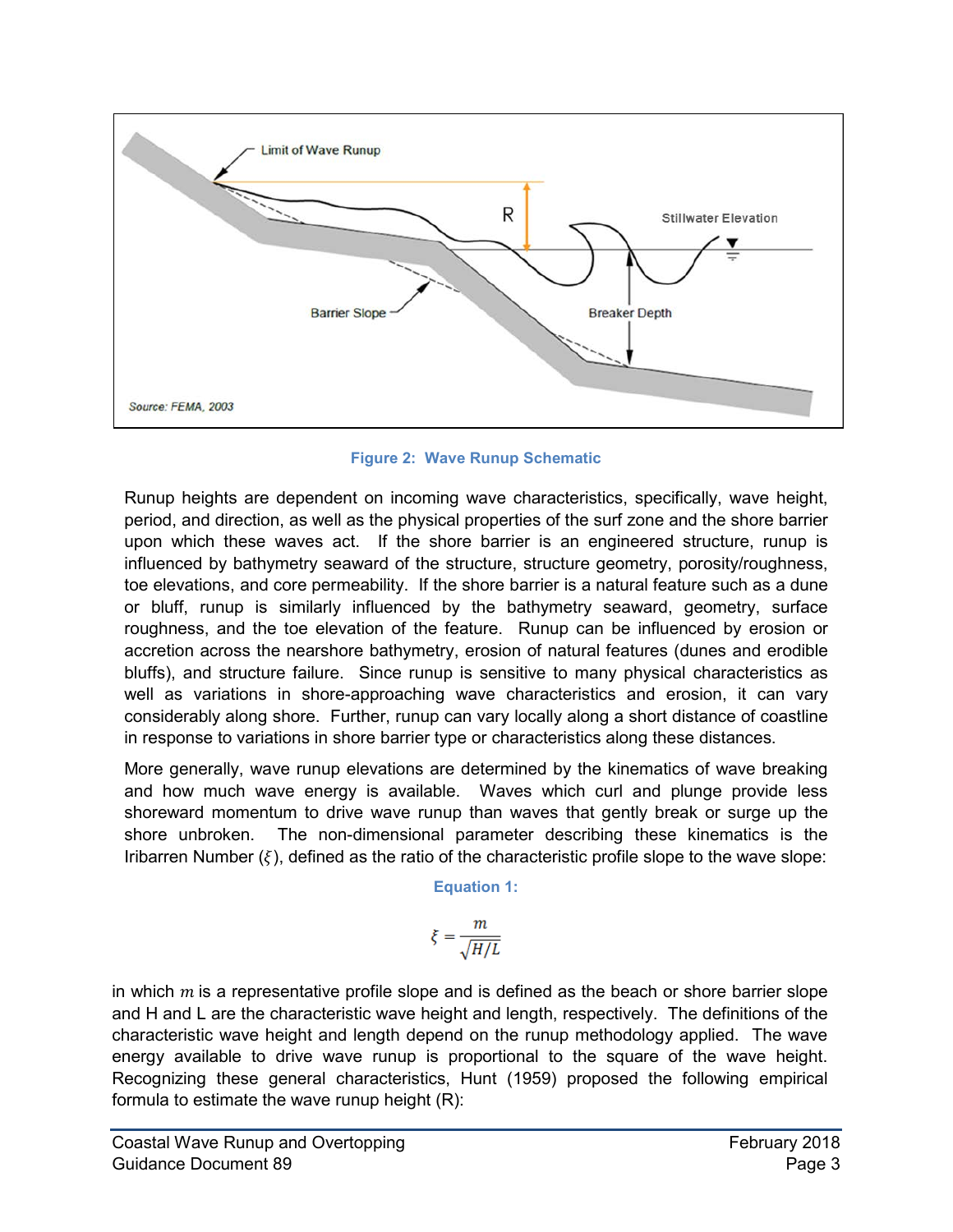# **Equation 2:**

 $\frac{R}{H} = \xi$ 

<span id="page-8-0"></span>Using Hunt's general relationship, researchers have fit runup observations from laboratory and field settings with exponential best-fit factors to describe runup on various shorelines. The most general form of empirically derived formula relating breaking kinematics and incoming wave energy has the following form (Holman, 1986):

Equation 3:  
\n
$$
\frac{R}{H} = \xi^a + b
$$

<span id="page-8-1"></span>where  $a$  and  $b$  are derived by fitting this formula to observations. Note that the definition of the slope and characteristic wave parameters (height and period) used may vary among the empirical methods. Empirical runup methods usually determine estimates for irregular wave runup. The most frequently modeled runup heights are  $R_{mean}$ , the mean runup elevation, and  $R_{2\%}$ , the runup exceeded by 2 percent of the runup values attained by a group of irregular waves. The current National Flood Insurance Program (NFIP) policy, as of 2017, defines the wave runup height as  $R_{2\%}$ , which is used to determine BFEs. Unless otherwise indicated, the runup referred to hereafter is  $R_{2\%}$ .

The Mapping Partner should ensure that the mapped wave runup elevations are the  $R_{2\%}$  values. If the modeled wave runup elevations are not the  $R_{2\%}$  values, conversions to this value can be made assuming wave runup elevations follow a Rayleigh distribution (Walton, 1992). Most often, wave runup methods and models return either the  $R_{2\%}$  or  $R_{mean}$ . Following the Rayleigh distribution,  $R_{2\%}$  is equal to 2.2\* $R_{mean}$ .

Summaries of different methods for calculating wave runup have been compiled in various peer reviewed publications (e.g., Kobayashi, 1999; CEM; and the EurOtop Manual). In addition, Melby (2012) provides a review of runup methods for flood hazard studies. As noted by Kobayashi (1999), wave runup on coastal structures has been studied mostly by engineers using hydraulic physical models whereas wave runup on beaches has been studied mostly by oceanographers using field measurements. There are several computer programs available to compute runup. The most commonly applied programs used in FISs for runup calculations are ACES (Automated Coastal Engineering System, USACE 1992), Runup 2.0 (FEMA 1981, 1991), and CSHORE (Kobayashi et al. 2009, and Johnson et al. 2012). ACES and Runup 2.0, are based on empirical runup methods while CSHORE is a time dependent 1-D numerical surf zone dynamics model that utilizes a combination of empirical derivations. Table 1 provides a general guide to the selection of wave runup methods and models for environments of interest. These methods and models have been employed in recent FISs. Other methods and models for computing wave runup exist. The state-of-the-art for computing wave runup is expected to advance as more studies are published and more computer models are developed.

As shown in Section 3.0, many environmental parameters are considered in runup method selection. It is the responsibility of the Mapping Partner to ensure that a defensible method is employed for computing runup at each site. Further, the Mapping Partner should consider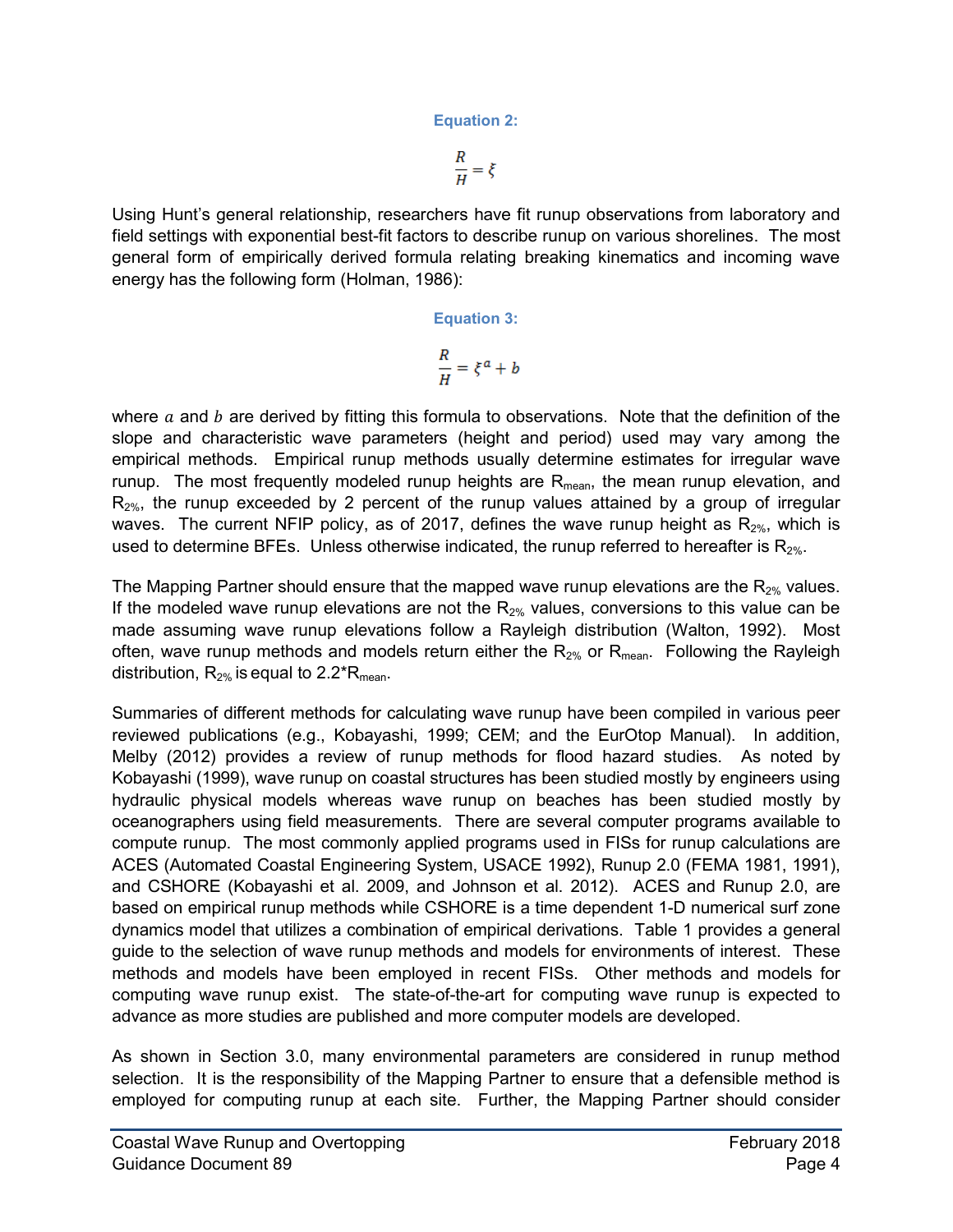<span id="page-9-0"></span>

|                            | <b>Runup Methods</b> | <b>Criteria</b>                         |                                                      |                                                                  |  |  |  |
|----------------------------|----------------------|-----------------------------------------|------------------------------------------------------|------------------------------------------------------------------|--|--|--|
|                            |                      | <b>Iribarren Bumber</b><br><b>Slope</b> |                                                      | <b>Shoreline Type</b>                                            |  |  |  |
|                            | TAW <sup>1</sup>     | 1:8 to $1:1$                            | $0.5 \to 8-10$                                       | <b>Rock-Armored Structuresvith</b><br><b>Barrow Surf Zones</b>   |  |  |  |
|                            | <b>Stockdon</b>      | Ip to 1:10                              |                                                      | Sandy Beaches withoubune                                         |  |  |  |
| <b>Empirical Equations</b> | <b>Van Gent</b>      | $lp$ to 1:1                             | 1Ë 10                                                | <b>Impermeable Structures</b><br><b>Located in the Surf Zone</b> |  |  |  |
|                            | SPM <sup>2</sup>     | ┑                                       | B#A                                                  | Vertical Walls Sea Walls and<br><b>Bulkheads</b>                 |  |  |  |
| <b>Computer Models</b>     | <b>ACES</b>          | I $p$ to 1:1                            | Ip to 2 for Beaches<br>0.5 Ë 10 for Shore<br>barries | Beachesi Riprapi and<br><b>Impermeable Structures</b>            |  |  |  |
|                            | Runup 2.0            | $lp$ to 1:8                             |                                                      | <b>Multiple Types</b>                                            |  |  |  |
|                            | <b>CSHORE</b>        | B#A                                     | Greater than0.3                                      | <b>Multiple Types</b>                                            |  |  |  |

**<sup>1</sup> The Technical Advisory Committee for Water Retaining Structures method.**

<sup>2</sup> Shore Protection Manual fl I SACE 1984.

#### **2.2 Wave Overtopping**

Wave overtopping occurs when the shore barrier<sup>®</sup>s crest vation is lower than the wave runup elevation Figure 3<sup>k</sup>. Overtopping is quantified as the volumetric flow rate of water over shore barriercrests per unit length along the shore barrier. There are three physical forms of overtopping green water *i* splash *i* and spray

|    |    |   |              | a ba                     |   |      |    | ba      | а |
|----|----|---|--------------|--------------------------|---|------|----|---------|---|
|    |    | а |              | <b>Contract Contract</b> |   |      |    |         |   |
|    |    |   | a ba aa      |                          |   |      | ba | a       |   |
|    | ba |   | а            |                          | a | а    |    |         | а |
| а  | а  | а | $\mathbf{r}$ | а                        |   | a ba |    |         |   |
| ba |    |   | a b          |                          | b |      |    | $\cdot$ |   |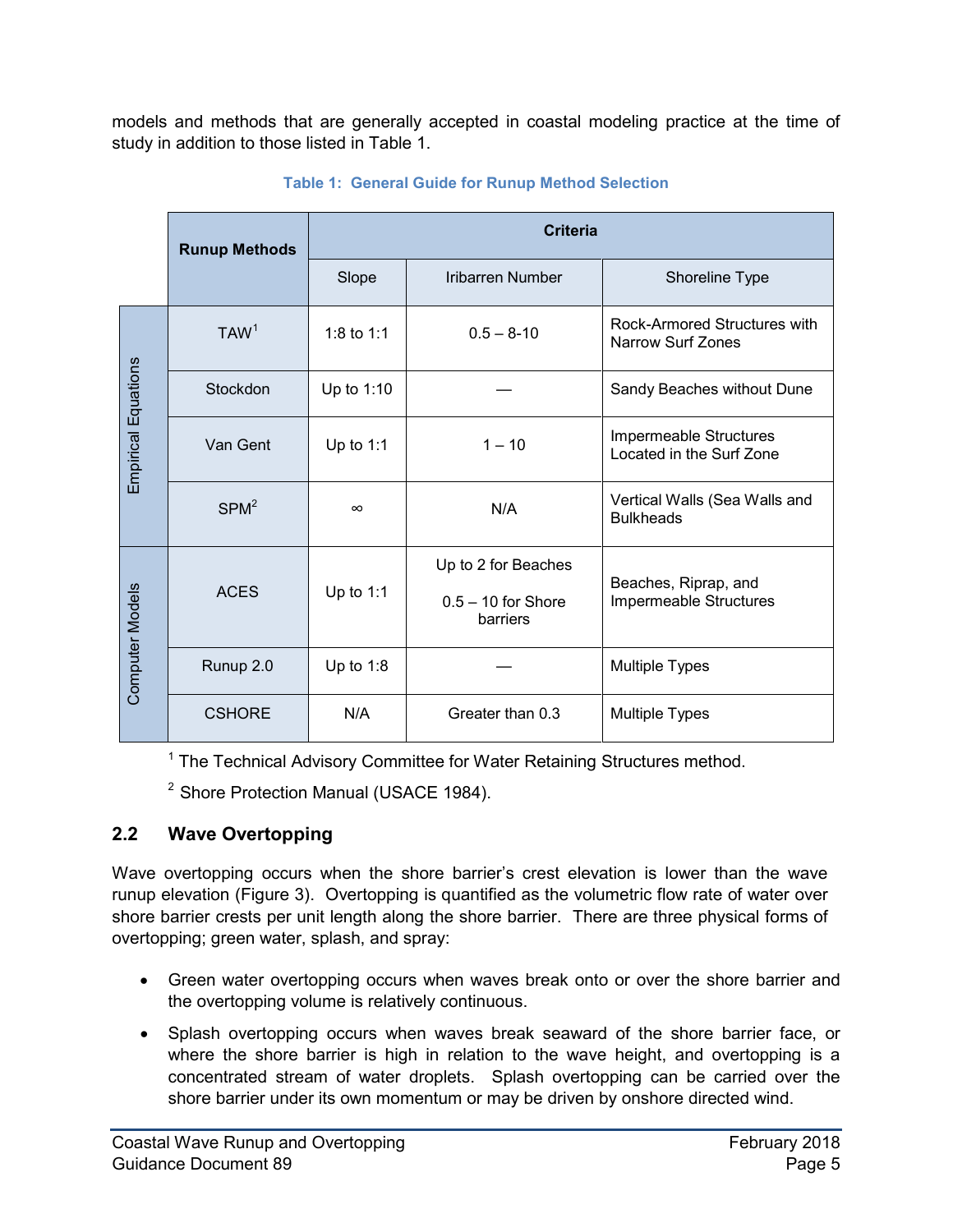• Spray overtopping is generated by the action of wind on the wave crests immediately offshore of the shore barrier. Spray overtopping may cause damage to salt-sensitive vegetation, crops, or building facades. Without the influence of a strong onshore wind, it contributes a negligible amount of overtopping volume relative to the other two types of overtopping that occur.



**Figure 3: Definition Sketch for Wave Overtopping**

Wave induced overtopping is often a driving mechanism that creates coastal floodplains shoreward of steep shore barriers. Mapping flood hazard zones due to green water and splash overtopping requires an estimate of the water velocity and overtopping rate propelled over the crest as well as the envelope of the water surface, which is defined by the water depth landward of the crest.

The overtopping rate and water surface will depend on the incident water level and wave characteristics, as well as the physical properties of the shore barrier. Other considerations are the type of wave breaking observed and the wave's interaction with the shore barrier. Overtopping rates (q) are computed using empirical equations. The principal formula used for overtopping is determined by an exponential function with the dimensionless overtopping discharge and the relative crest freeboard as follows: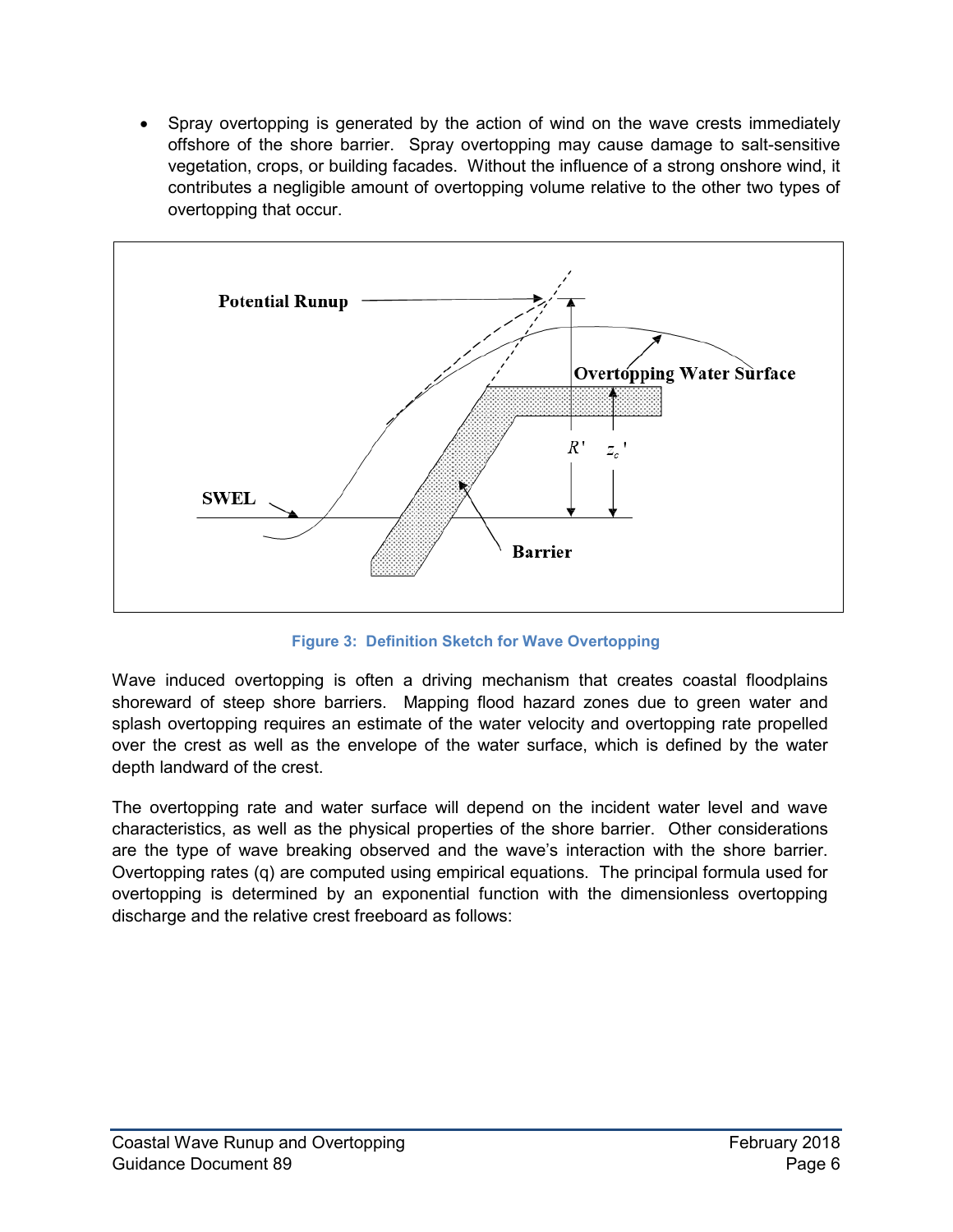**Equation 4:** 

$$
\frac{q}{\sqrt{gH^3}} = aexp(-bZ_c/H)
$$

<span id="page-11-0"></span>where q is mean overtopping rate, H is a characteristic wave height,  $Z_c$  is the freeboard measured as the height from the SWEL to the shore barrier crest elevation, and empirically derived coefficients *a* and *b* depend on different coastal structures (i.e., dikes, rubble mounds, revetments, seawalls, etc.) with distinct features (i.e., parapets, toe protection, berms, etc.). A complete description of methods for overtopping calculations can be found in the EurOtop Manual (EurOtop, 2016). The manual also provides methods for computing runup in special scenarios, such as shallow and very shallow foreshores and very steep to vertical walls. The EurOtop Manual equations include contributions from 'green water' and 'splash' overtopping but neglect spray overtopping.

# **3.0 Runup and Overtopping Modeling**

This section provides a discussion of various factors to be considered when determining runup and overtopping for different physical properties and wave characteristics for the most commonly used methods in effective FIS to date (Table 1). It is acknowledged that more advanced modeling approaches may exist (i.e., fully developed 3-D Boussinesq models) that eliminate the need to conduct 1-D wave analyses. If alternative models are applied, the Mapping Partner must provide documentation that the modeling approach meets or exceeds FEMA's current standards for flood risk analysis and mapping, which are documented in the NFIP's regulations 44 CFR 65.6(a)(6). This document provides guidance on modeling overtopping and runup using 1-D transect analysis as this is the approach taken in all FISs to date and is most accessible to Mapping Partners.

# **3.1 Statistical Consideration**

As stated in FEMA's Coastal General Study Considerations (FEMA, 2017), the primary goal of a FIS is to determine the frequency of recurrence of flood elevations throughout the study area, and to establish the 10 percent-, 4 percent-, 2 percent-, 1 percent-, and 0.2-percent-annualchance-flood elevations in a study area. Prior to performing a runup and overtopping analysis, the Mapping Partner should determine whether an event selection method or response-based approach will be used, each of which require specific statistical analyses to determine the flood elevations.

As described in FEMA's Coastal General Study Considerations (FEMA, 2017), the event selection method involves analysis of a single event (or a small number of events), which requires a statistical analysis of the forcing conditions for all storm events prior to runup analysis. Essentially, the event-selection method establishes which forcing combinations (wave height, wave period, SWELs) and, possibly, eroded state of the nearshore profile will produce the 1 percent-annual-chance runup. This forcing combination is used to compute a single runup height equal to the 1 percent-annual-chance runup. On the other hand, the response-based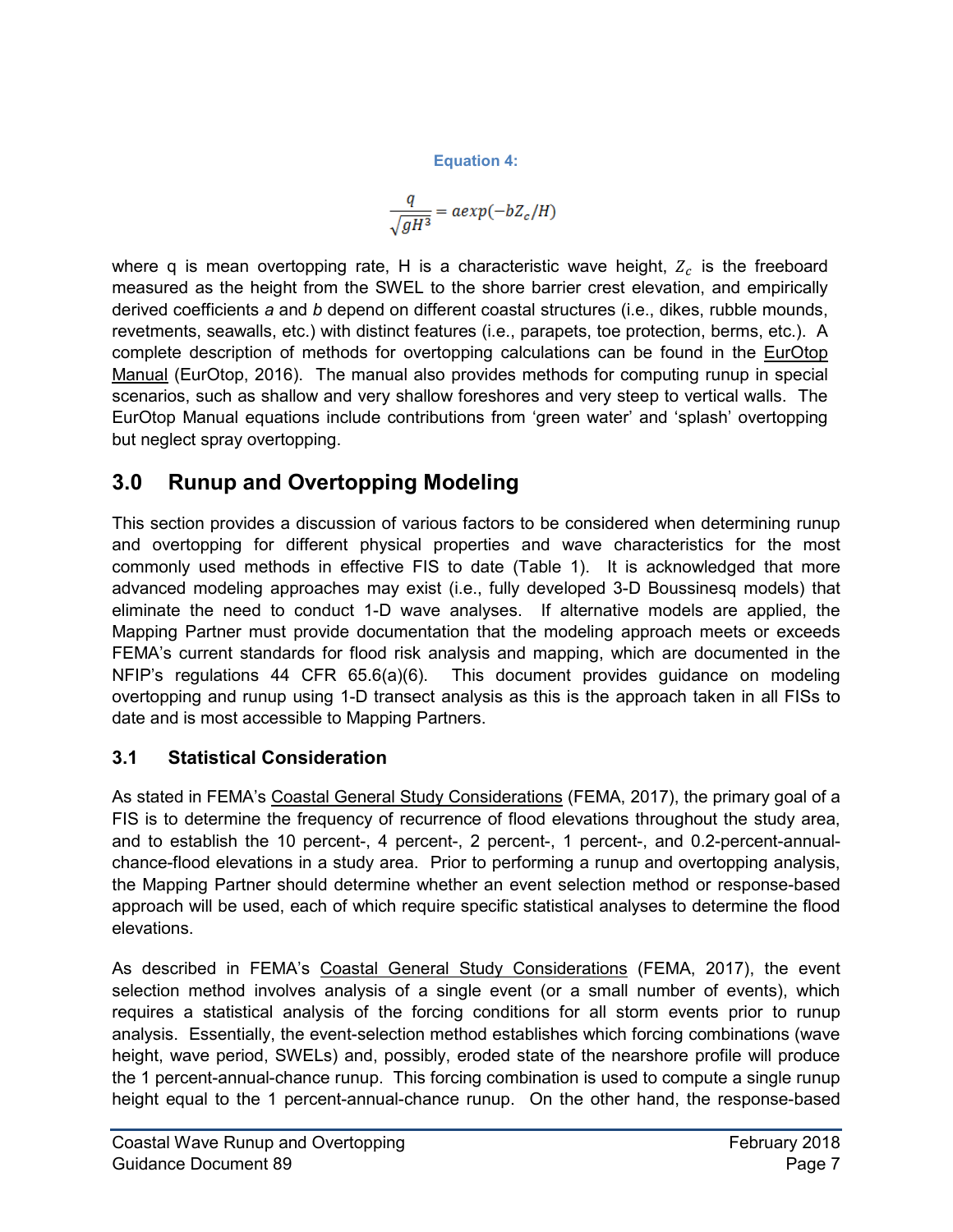method requires statistical analysis directly on the computed runup for the duration of modeled storm events. Statistical methods used on the forcing conditions for the event selection method or directly on the runup elevations for the response-based method are described in FEMA's Coastal Flood Frequency and Extreme Value Analysis (FEMA, 2016b).

As described in Section 2.0, incident wave characteristics (height and period) and barrier characteristics (e.g., slope, porosity, etc.) determine wave runup and overtopping at a specific location. Section 2.0 also notes that barrier characteristics may be influenced by erosion or accretion, or by structure failure. A response-based approach can dynamically account for the interconnected physical characteristics of the system during wave runup and overtopping analysis. A typical response-based method utilizes time series of wave heights, wave periods, wave directions and water levels for entire historical (hindcasts) or probabilistic storm events. Within this method, empirical methods or runup and overtopping models may be used to produce a corresponding time series of runup and overtopping for each storm event simulated.

In certain cases, storm results must be removed from the statistical analysis through an optimization process. For historic storm events sampled using the Peak Over Threshold (POT) approach, storm events are typically selected from different locations throughout the study area. Because the study area often covers very large regions, storm events selected at one location might not be an event meeting the selection criteria at other locations. Therefore, resulting runup elevations from all storm events at a particular location might not follow the extreme distribution well. To remove the bias introduced by results from storms that do not meet the selection criteria, one recommended approach is the Q-Q-optimization as described in Melby et al. and Nadal-Caraballo et al. In this approach, the 25- and 75-percent quantile-quantile line from the samples and fitted distribution with reduced samples are compared by continuously ignoring the lowest values. The one aligning the best with the 1:1 line determines the best fit.

# **3.2 Transect Layout**

As mentioned in previous sections, wave runup and overtopping are sensitive to physical properties of beaches or shore barriers and incoming wave characteristics. Cross-shore transects are generally placed along a reach to capture specific shoreline characteristics. In order to accurately capture variations in runup and overtopping along the coastline, transect placement should be refined enough to capture notable variations in the following factors:

- Wave Characteristics (H, T, θ)
- Shoreline Settings
- Beach or Shore Barrier Slope
- Beach or Shore Barrier Surface Roughness
- Shore Barrier Height and Width

These factors are briefly described below. The Mapping Partner is encouraged to document the physical parameters and shoreline changes during the transect placement process in Intermediate Data Submittal (IDS) 3 since this information can aid the runup mapping process (Section 4.0).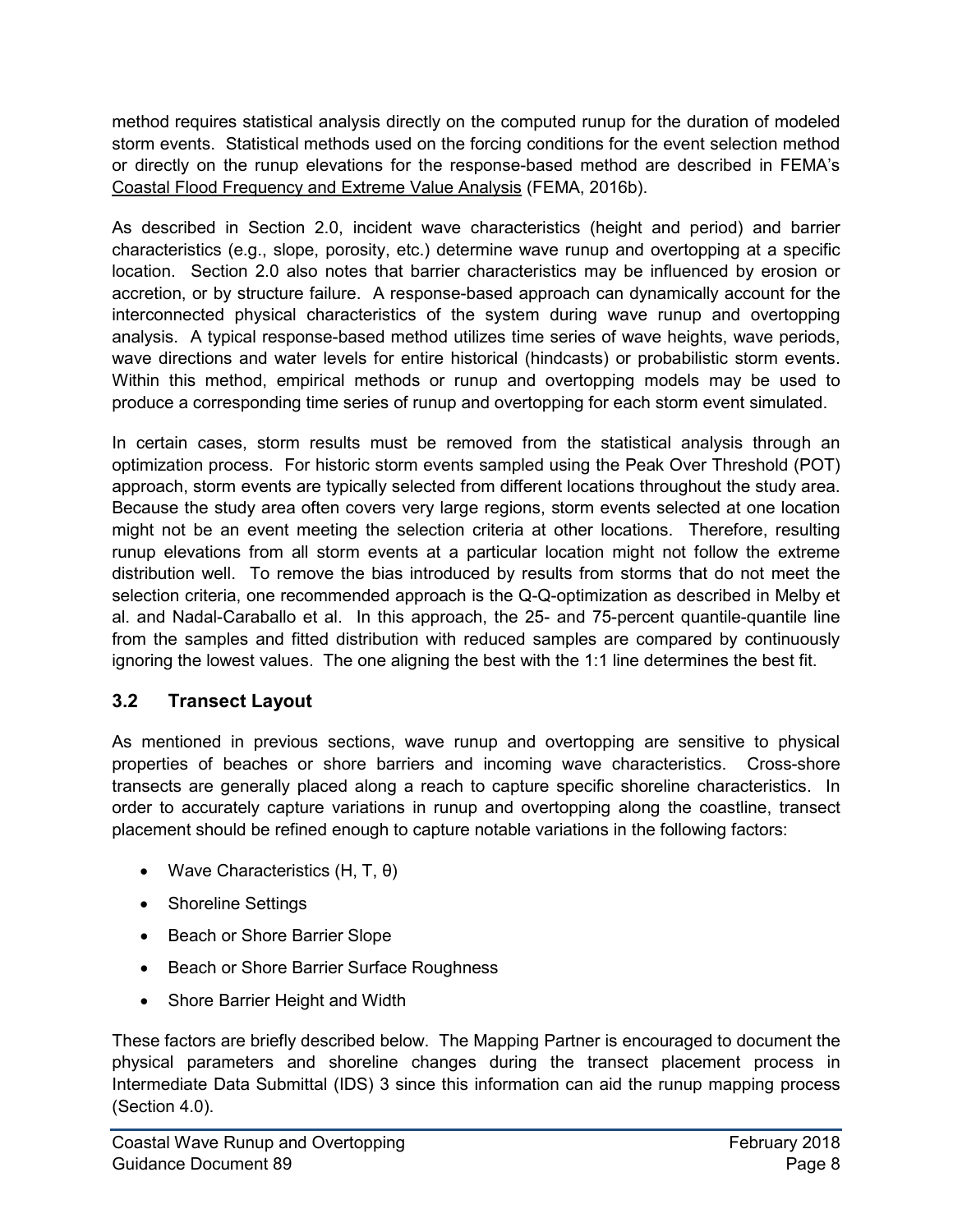#### **3.2.1 Wave Characteristics**

The wave characteristics influence wave kinematics and the computed runup height (Section 2.0). During transect placement, the Mapping Partner should capture regions where the wave height, period, and direction are anticipated to change as a result of changes in the shoreline orientation as well as the presence of coastal structures or natural offshore obstructions.

#### **3.2.2 Shoreline Settings**

The shoreline settings refer to the localized geomorphic characteristics of the surf and backshore zones, including the site-specific geology, profile shape, material composition, and profile erodibility. Transects should be placed to capture distinct runup elevations and overtopping rates owing to changes in the shoreline settings. The following shoreline settings may require distinct methods for computing wave runup heights and/or result in different runup heights and overtopping rates:

- Sandy beach, with or without dune.
- Sandy beach backed by coastal structures.
- Cobble, gravel, shingle beach or mixed grain size beach.
- Coastal bluffs and cliffs.
- Vertical coastal structures (bulkheads, sea walls, etc.).
- Sloped coastal structures (revetments, dikes, levees, etc.).

#### **3.2.3 Shoreline Slope and Roughness**

Runup elevations generally increase along steeper shorelines since larger slopes increase the Iribarren number (Equation 1). The surface roughness of the runup feature will also impact runup heights. Rough materials, such as revetment stones, tend to inhibit runup propagation while smooth materials, such as sand and concrete, will not inhibit runup propagation. Transect placement should therefore capture notable changes in shoreline slope and/or roughness that may influence runup heights.

#### **3.2.4 Shore Barrier Height and Width**

Variations in the shore barrier height and width influence coastal risk reduction from the 1 percent-annual-chance flood as well as the amount of overtopping flow. Transects should be placed to investigate how notable changes in the shore barrier's geometry will influence coastal floodplains.

# **3.3 Forcing Conditions for 1-D Analysis**

Conducting 1-D analysis of surf zone and backshore hydrodynamics depends on the SWEL and wave characteristics. These forcing conditions can be obtained from 2-D models. For guidance regarding the generation and propagation of waves from offshore water to the shoreline using 2- D models and guidance on obtaining SWEL and wave conditions if 2-D models are unavailable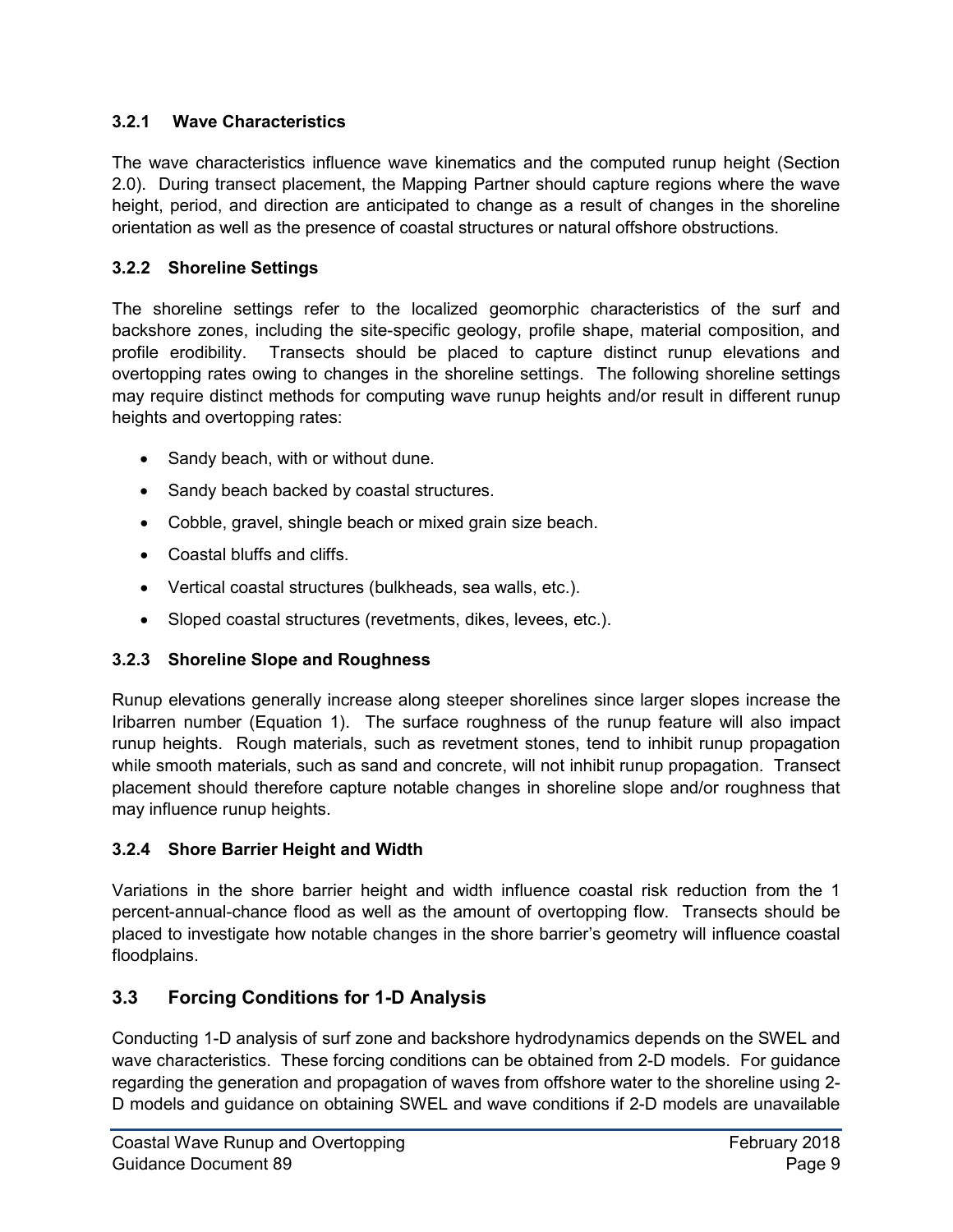please reference the companion document, FEMA's Wave Determination Guidance (FEMA, in preparation)*.*

The underlying assumption for the 1-D transect analysis is longshore uniformity, so there is a reliance on the 2-D model to capture the complex coastal wave processes, such as refraction and shoaling, which are not longshore uniform. Generally, it is expected that 2-D SWEL and wave models adequately resolve waves from offshore through the shoaling zone (Figure 1) but may inadequately resolve wave characteristics within the surf zone. This is true along steep beach profiles with narrow surf zones as wave energy decays over shorter distances, which may not be resolved in the 2-D model used to determine SWEL and wave conditions. Therefore, it is generally the case that the intersection between the surf zone limit and transects represents the location where wave characteristics and SWEL should be extracted from 2-D models for 1-D analyses.

The most straightforward approach to establish the surf zone limit for extracting wave and water level parameters from 2-D models is to define this location based on a representative depth contour or another fixed location based on model results and/or engineering judgment. Other approaches use the 2-D model results to determine the location of the surf zone limit based on the ratio between wave height and water depth or the fraction of breaking waves  $Q_h$  (SWAN) 41.10A).

When establishing a surf zone limit, it is important to consider how this location may vary for different storm events and throughout a given storm event based on SWEL and wave conditions. If the surf zone is expected to vary, the Mapping Partner should consider the impact of selecting a single surf zone limit for all events versus establishing a surf zone limit unique for each event. Generally, if the range in the surf zone limit is wide in relation to the mesh resolution the Mapping Partner should consider changing the surf zone limit corresponding to the actual hydrodynamic conditions.

# **3.4 Runup Model Selection and Parameterization**

When selecting runup models or methods, the Mapping Partner should consider the limitations and applicability of the selected models. The range of applicability based on slope, Irribarren number, and shoreline type of commonly used runup methods are also included in Table 1 (Section 2.0). Figure 4 below provides additional guidance for determining a runup method for an individual transect. In order to apply the flow chart in Figure 4, the information in subsequent sections should be considered. The Mapping Partner should ensure that the selected runup method or model produces results that are defensible.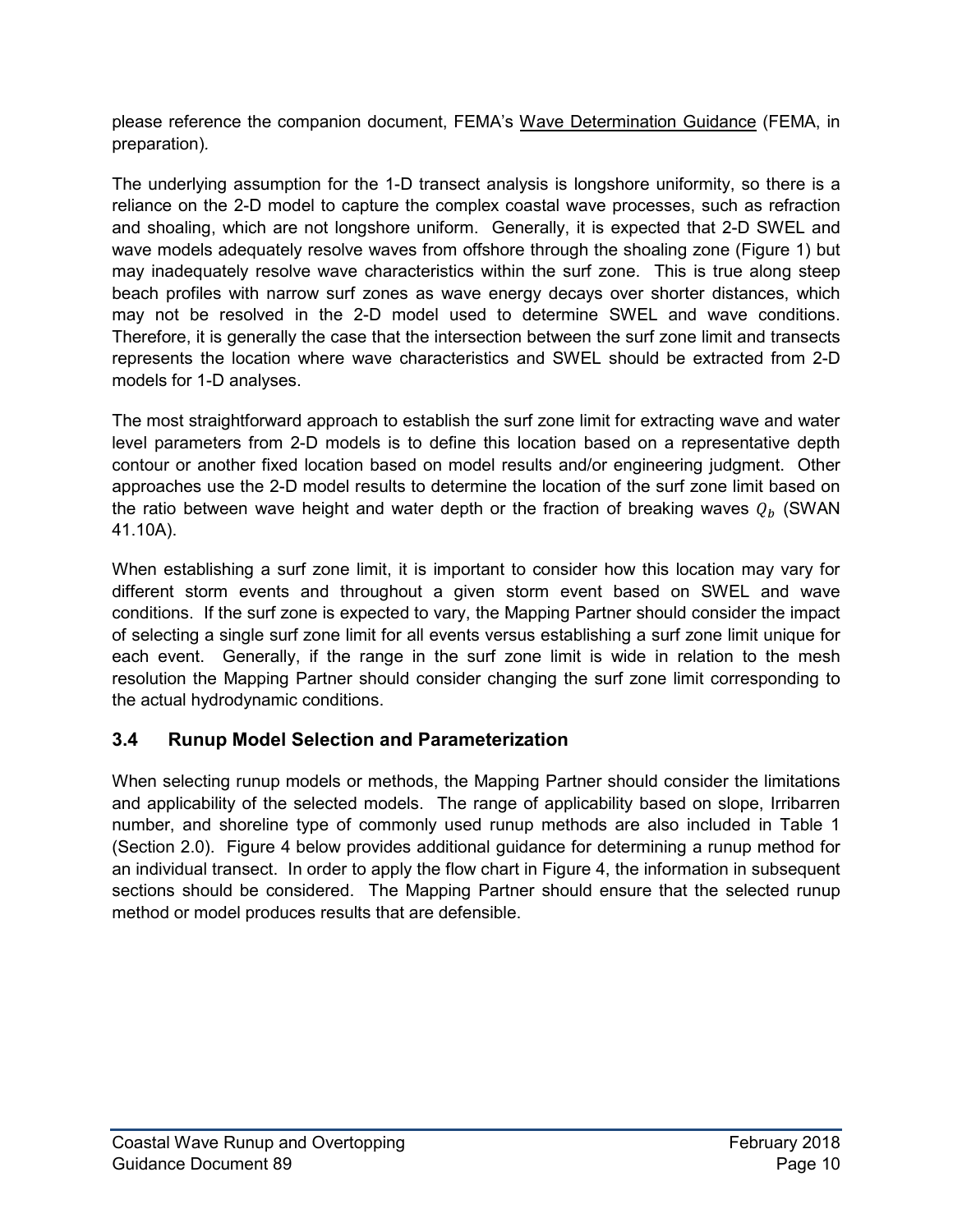

**Figure 4: Decision Logic for Runup Method Selection**

#### **3.4.1 Runup Behavior**

The focus of this section is the physical processes and empirical formulae applicable when runup occurs on beaches or shore barriers. The Mapping Partner should reference the literature associated with the original empirical equation selected for the runup calculation to ensure its applicability and proper calculation during modeling. The guidelines herein are intended to help the Mapping Partner apply common runup methods.

Identifying the runup location along the transect profile is crucial for correct method selection and model parameterization. Wave runup occurs at approximately the intersection of the SWEL and shore barrier profile. If the water levels resulting from the SWEL plus wave setup are not intercepted by a beach or steep barrier and, instead, inundate portions of the backshore zone, wave runup is unlikely to occur. In this instance, wave energy will propagate over the backshore area and dissipate due to land cover and shallow water depths over the backshore terrain and wave runup is not to be assessed (Overland Wave Propagation, FEMA, 2015a). If a response based method is applied, this intersection will vary during a storm and among different storms. Therefore, it may require multiple runup methods as the Iribarren number varies or the runup interacts with different features along the profile. When applying the event selection method, the intersection with the shore barrier is determined by the defined SWEL, and the runup method should correspond to the profile properties near that intersection.

A transect profile may change significantly due to erosion or structure failure. Adjustments to the transect profile slope may change the feature that governs runup physics. The empirical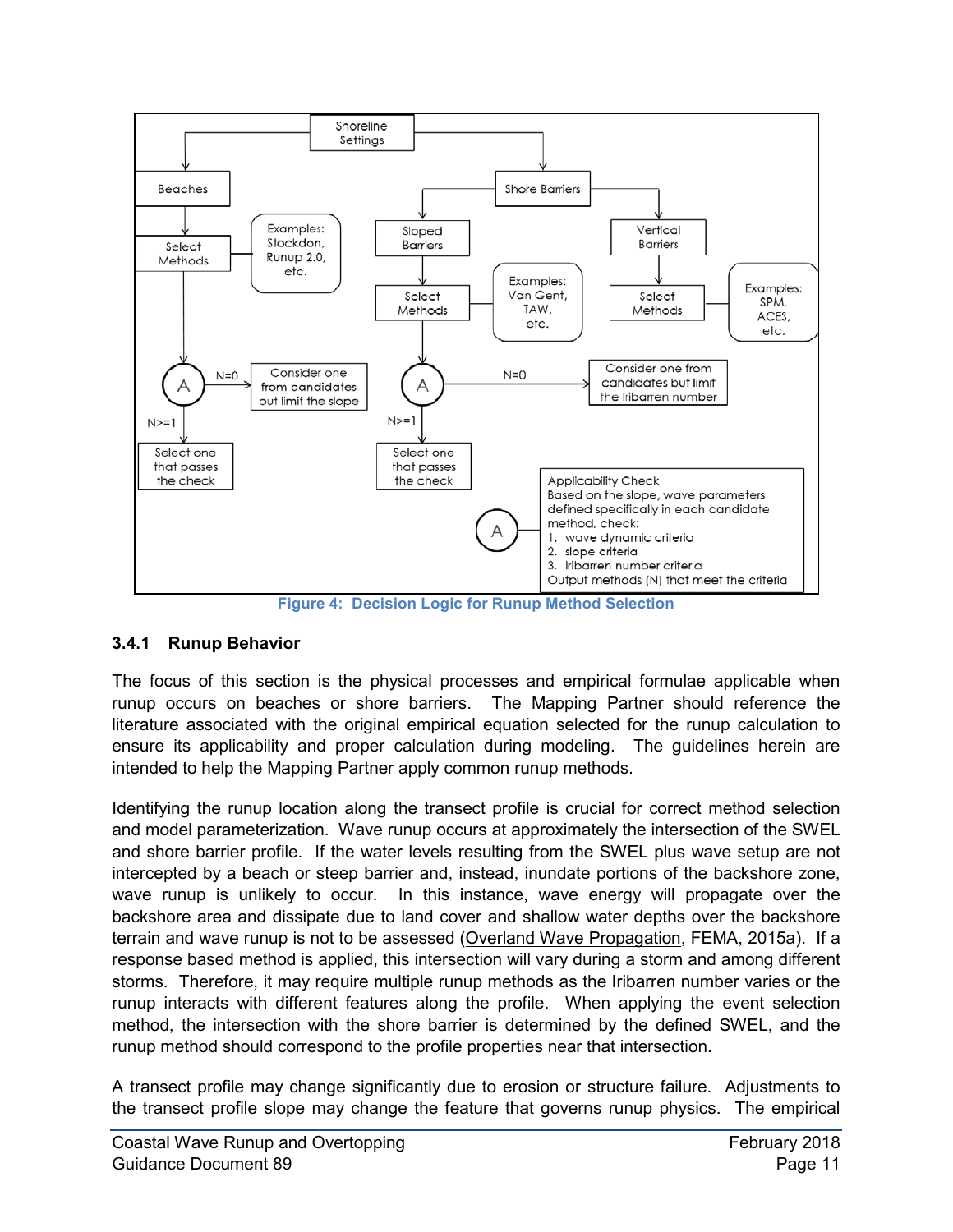runup method selected should correspond to the runup feature identified from the adjusted shoreline profile. Mechanisms for determining a shoreline's eroded profile can be determined using Coastal Erosion (FEMA, 2015b)*.* Details for structure failure analysis and the inclusion of the failed profile in runup analyses are included in Coastal Structures (FEMA, 2015c).

#### **3.4.1.1 Runup on Beaches**

Runup on natural or man-made beaches is usually expressed in terms of the Iribarren number proposed by Hunt (1959), which is a function of slope, wave height, and wave length (Section 2.0). The definitions of the following runup input parameters are important for properly applying the runup method.

### **Runup Slope**

Runup calculations are sensitive to the characteristic profile slope. However, natural beaches usually do not present a single, uniform slope. The Mapping Partner should follow the definition of the characteristic profile slope provided in the original reference for the selected empirical equation. For example, the beach slope in the Stockdon method is defined as the average slope over a region  $\pm 2\sigma$  around η, where  $\sigma$  is the standard deviation of the continuous water level record, η(t). Some researchers suggest using the surf zone slope, defined as the slope between the shoreline (the cross-shore position of  $\eta$ ) and the cross-shore location of wave breaking. If an empirical method is employed and the slope is defined differently than how it was defined during the derivation of the empirical formula, justification for this disagreement must be provided in the study documentation in IDS 3.

#### **Definition of Wave Height and Period**

In nature, waves are irregular such that the individual waves that approach a coastline are seldom of constant characteristics. However, these irregular waves are typically parameterized by a single characteristic height, period, and direction. Typical characteristic wave heights for irregular waves are the significant wave height, which can be computed in the time domain  $(H_{1/3})$  or frequency domain  $(H_{m0})$ , and the root-mean-square wave height  $(H_{rms})$ . Typical characteristic wave periods for irregular waves include the peak wave period  $(T_p)$  or the mean wave period  $(T_m)$ . Also, the values of these representative characteristics vary from offshore and across the shoaling zone. The Mapping Partner should judiciously investigate the definition of wave height (significant wave height versus mean wave height or other) and wave period (peak period versus mean period or other) required for empirical runup methods or models.

#### **Wave Transformation**

Wave transformation may be required to determine the appropriate wave characteristics for runup analyses. Empirical methods that require the wave conditions at the breaking location or in deep, offshore water may require transformation of wave heights from the wave conditions at the surf zone limit (Section 3.2). For example, wave conditions in the shoaling zone or near the surf zone limit may need to be deshoaled and unrefracted to yield equivalent deep water wave heights for some runup methods. These waves can be readily transformed to the toe location using linear wave theory. References on how to perform the wave transformation calculations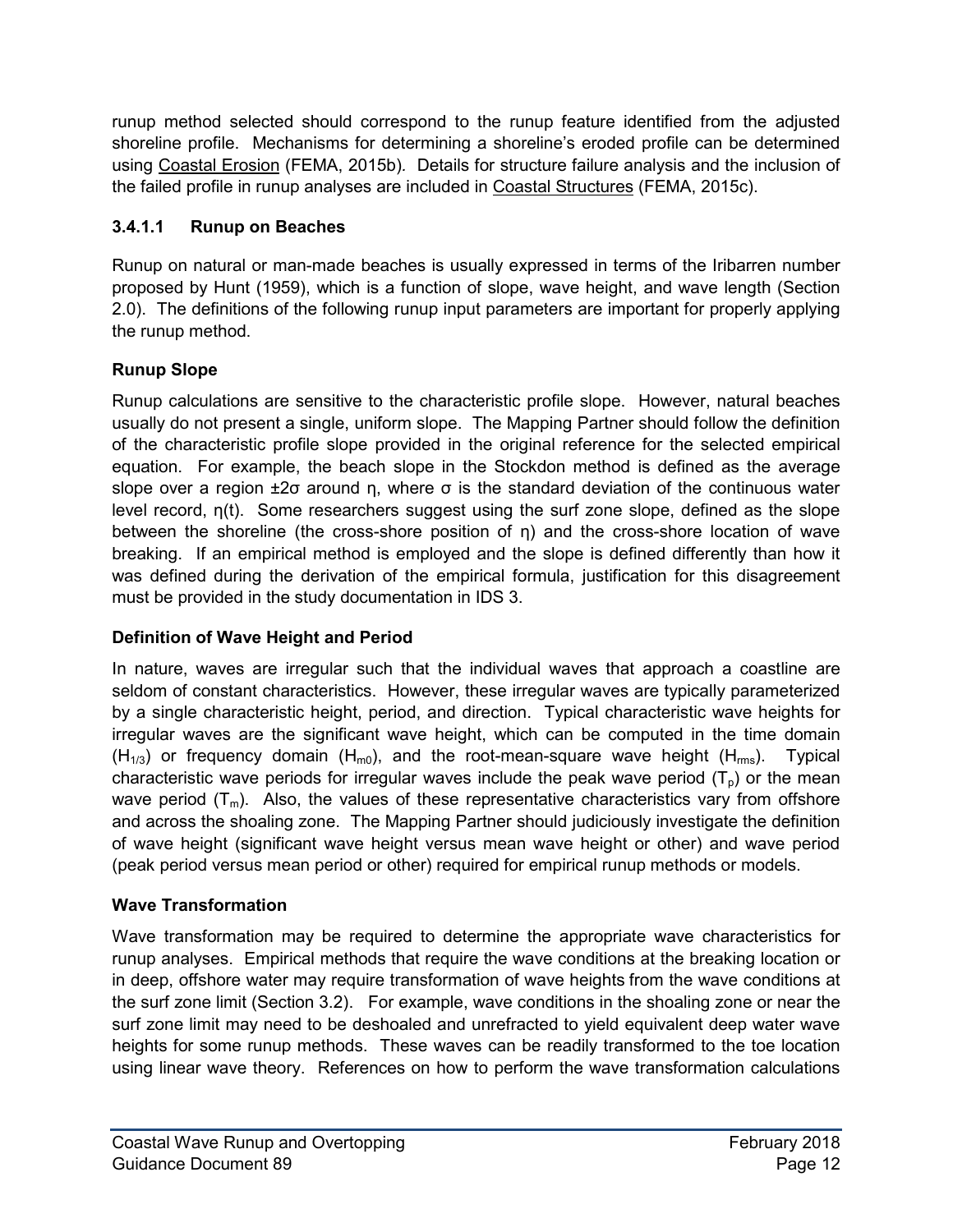are the Coastal Engineering Manual (CEM) (USACE, 2011) and Water Wave Mechanics for Engineering and Scientists (Dean and Dalrymple, 1991).

#### **Wave Setup**

The total water level (TWL) includes SWEL, wave setup, and wave runup. To avoid underestimating (or overestimating) the TWL by missing (or double counting) the wave setup component, the Mapping Partner should verify whether wave setup is included in the runup methodology. Details on estimating wave setup are included in FEMA's Coastal Wave Setup (FEMA, 2015d).

### **3.4.1.2 Runup on Shore Barriers**

Runup on a shore barrier depends on the height and steepness of the incident wave as well as the shore barrier geometry. Runup on structures can also be affected by structure composition. Because of these complexities, runup on shore barriers is best calculated using equations developed from tests on structures subject to similar wave characteristics. In addition to the definition of the profile slope, wave characteristics, and wave setup discussed above, special considerations should be given to the following:

### **Empirical Equation Applicability**

Due to large variations in the physical and dynamic characteristics (in terms of the Iribarren number) of shore barriers, it is difficult to find one empirical runup equation that applies to all shorelines. Coefficients in the empirical runup equations are typically calibrated for a specific physical setting and wave environment. For example, the TAW method is valid in the range of 0.5 < ξom < 8-10 in terms of the Iribarren number, and valid for structure slopes in the range of 1:8 to 1:1. The Mapping Partner should choose empirical equations developed for barriers with physical properties and wave characteristics similar to the area of interest. It is recommended that the Mapping Partner consult source references for each method to ensure that appropriate parameter ranges are utilized.

# **Runup Reduction Factors**

Most empirical equations for runup on shore barriers require reduction factors to account for roughness, wave directionality, and the presence of a berm. For details, refer to the discussion in Section 2.0 and the source reference for each method chosen for the study. Mapping Partners should consider applying reduction factors as defined in the original documentation for each empirical method. If runup models are employed Mapping Partners must refer to the user's manuals for those models to check for reduction factors.

#### **Wave Condition at the Toe Location**

The wave energy driving runup on shore barriers is typically governed by the wave energy at or near the toe of the shore barrier. Empirical methods that require the wave conditions at the toe location may require transformation of wave heights to the toe location from the wave conditions at the surf zone limit (Section 3.2). These waves can be readily transformed to the toe location using linear wave theory. However, process-based computer models such as CSHORE can also be used to transform waves across the surf zone to the shore barrier toe. Often, the wave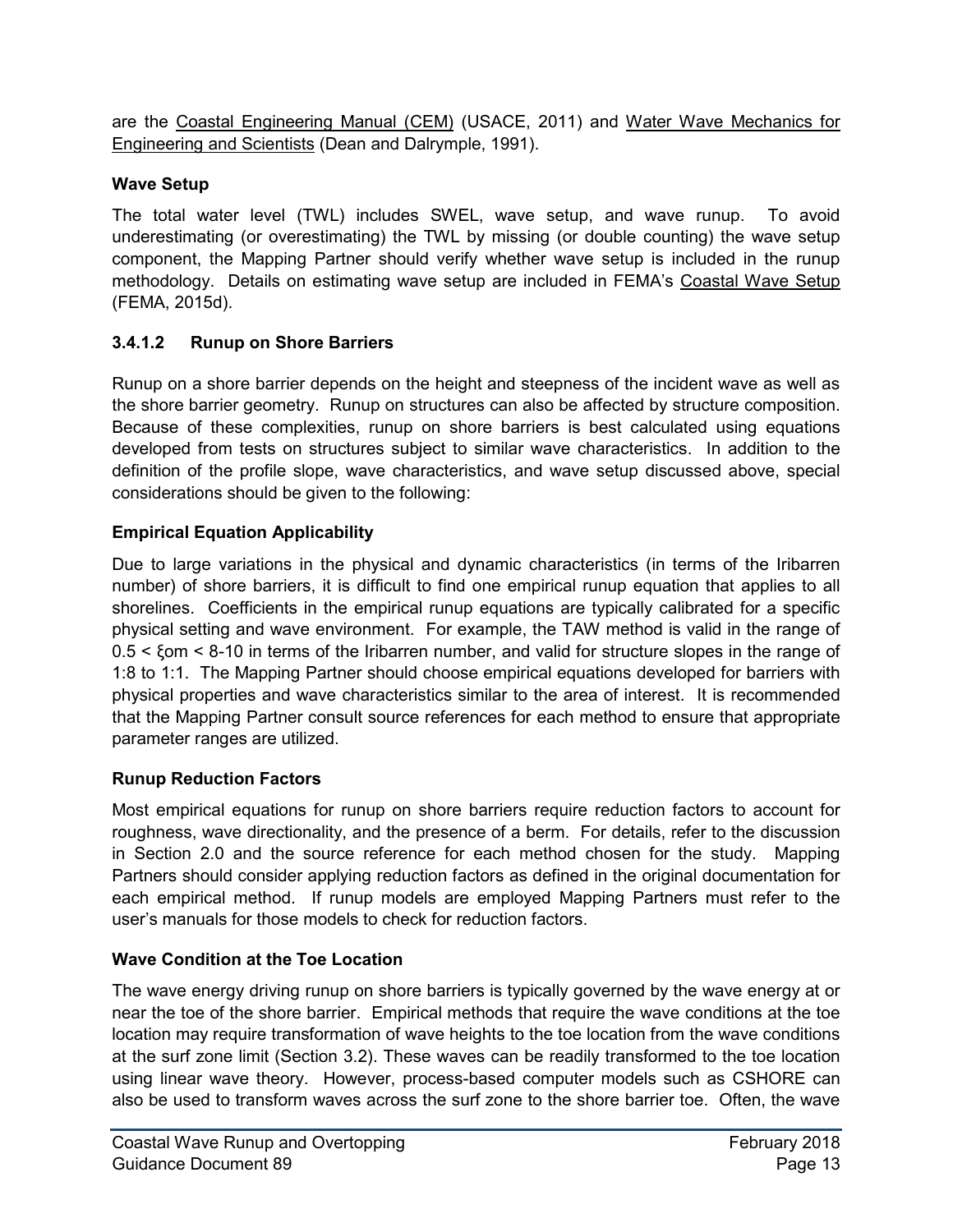heights at the toe of the shore barrier are limited by the depth at the toe (toe depth). The Mapping Partner should consider if wave heights are taken from model results or measurements offshore of the shore barrier.

### **Toe Depth**

Wave conditions at the toe location are typically governed or influenced by the toe depth. Though it is often the case that empirical equations for runup on shore barriers include wave setup in the wave runup value (i.e., runup is to be added to SWEL without wave setup), wave setup will often increase the depth at the toe allowing for greater wave energy at the toe. However, many setup computation methods, such as Direct Injection Method (DIM), determine the setup at the shoreline rather than at the toe of the shore barrier. Care must be taken to derive wave setup at the toe of the shore barrier. In the presence of wave breaking at the toe location, Mapping Partners should also consider toe scour and its influence on water depth at the toe, FEMA's Coastal Structure (FEMA, 2015c).

#### **Erosion Induced Slope Changes**

Coastlines are extremely complex and dynamic environments. At present, FEMA coastal analysis and mapping is limited to risks and losses occurring as the direct result of erosion due to storm events and does not address long-term chronic erosion. During storm events, beach erosion and dune retreat or removal may occur. The type and magnitude of erosion are closely related to coastal exposure and beach setting. Modifications to the transect profile slope due to erosion can change runup behavior. Therefore, it is important to account for and incorporate the expected erosion when performing wave runup analysis. Changes in erodible shore barriers may also impact the inland extent of the coastal floodplain. Examples of coastal settings that can be impacted by erosion are presented in Section 3.4.2. Several methods and models exist to calculate the expected shoreline erosion and additional details on incorporating erosion are included in FEMA's Coastal Erosion (FEMA, 2015b).

# **Wave Setup**

Though wave setup should be computed to calculate the depth at the toe of the structure during runup calculations on shore barriers, it is often the case that the runup height computed by empirical runup methods are referenced to SWEL. Therefore, the runup height implicitly includes the wave setup contribution. The TWL includes SWEL, wave setup, and wave runup. To avoid underestimating (or overestimating) the TWL by missing (or double counting) the wave setup component, the Mapping Partner should verify whether wave setup is included in the runup methodology.

# **3.4.2 Examples of Typical Coastal Settings**

The following offers examples of typical coastal settings where runup occurs. The Mapping Partner should explore the shoreline types and consider the location of runup as well as the physical processes that the shoreline reach is subject to prior to assigning the runup method.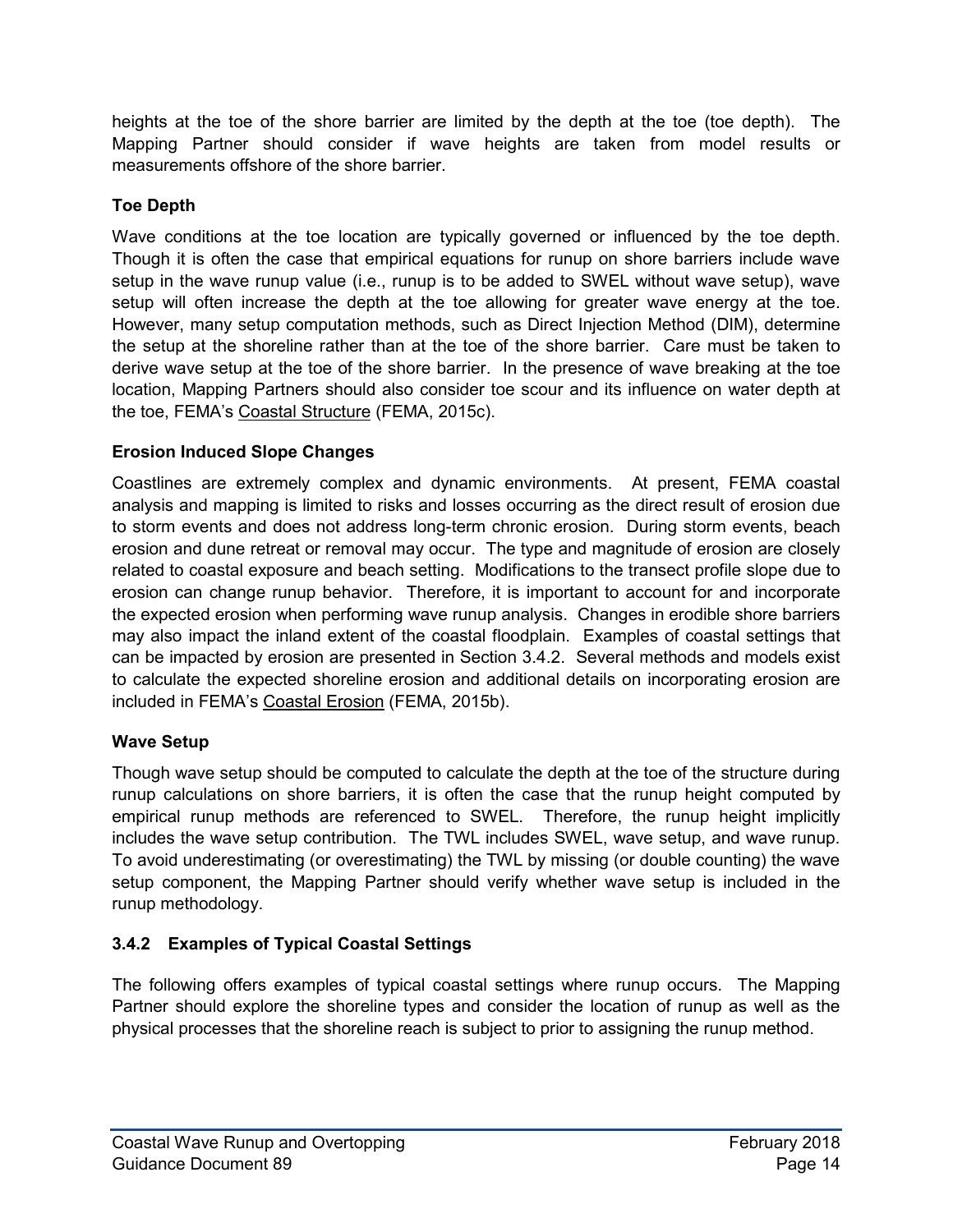### **3.4.2.1 Sandy Beach Backed by Dune**

One typical coastal environment is a sandy beach backed by a low berm or high dune (Figure 5). The erodible profile shape continuously changes in response to the wave environment along this type of shoreline. Prior to selecting a runup method to compute the flood hazard, the Mapping Partner should determine whether runup will act on the mildly sloping sandy beach or the steeper dune during the 1 percent-annual-chance SWEL or individual storm events. The inland extent of erosion and the associated modifications to the runup slope should also be considered. Depending on the eroded profile, runup may occur on the flattened beach and dune, leading to a flood hazard landward of the dune controlled by runup rather than overtopping.



**Figure 5: Example of Sandy Beach Backed by Dune**

# **3.4.2.2 Sandy Beach Backed by Bluff**

Another common coastline has narrow to nonexistent beaches backed by high, steep, erodible coastal bluffs and cliffs (Figure 6). The runup behavior will change dramatically depending on whether the water levels and runup extents are intercepted by the sandy beach or if water levels inundate the beach and allow for waves to interact with the steep bluff. If the SWEL plus wave setup does not reach the bluff, waves will runup along the sandy beach as swash. If the SWEL plus wave setup intersects the bluff, however, waves may energetically break and induce runup against the bluff face and pose potential overtopping hazards inland of the bluff's crest.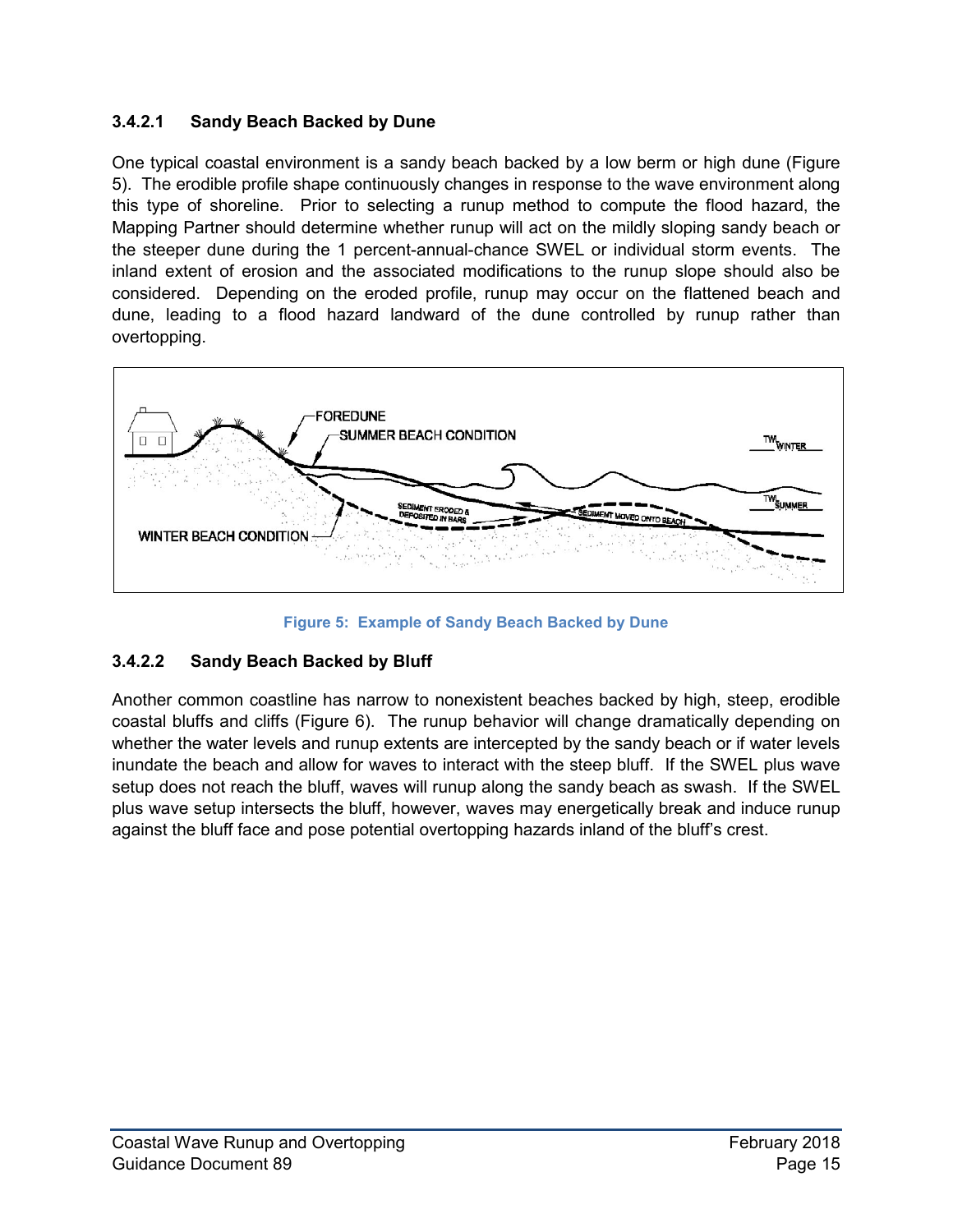

**Figure 6: Example of Sandy Beach Backed by Bluff**

#### **3.4.2.3 Sandy Beach Backed by Shore Protection Structure**

Figure 7 illustrates a shore protection structure fronted by a sandy beach. If the SWEL plus wave setup does not reach the structure after erosion of the sandy berm is considered, waves will runup along the sandy beach as swash and cause negligible runup on the structure. If the SWEL plus wave setup intersects the structure, waves and energetic wave bores may break against the structure, inducing wave runup along the structure face. Wave setup, which increases the nearshore water level, should only be included in runup analysis if waves break along the transect profile shoreward of the structure. Additionally, if the wave runup exceeds the structure crest, wave overtopping will pose potential flood risks to development that lies in close proximity to the structure crest.

Wave energy may induce scour at the toe of coastal structures and/or induce hydrodynamic loads on the structure, which may cause complete or partial structure failure. Existing guidelines provide methods for deriving a partially failed profile of coastal structures based on scour (Coastal Structures, FEMA, 2015c). The overtopping hazards in a partially failed state may produce more hazardous flooding inland of the structure than a scenario in which the structure is fully intact or completely removed, and vice versa. If it is determined that the coastal structure may fail or partially fail, due to toe scour, runup and overtopping, the structure should be modeled on both scenarios to determine the most hazardous conditions.



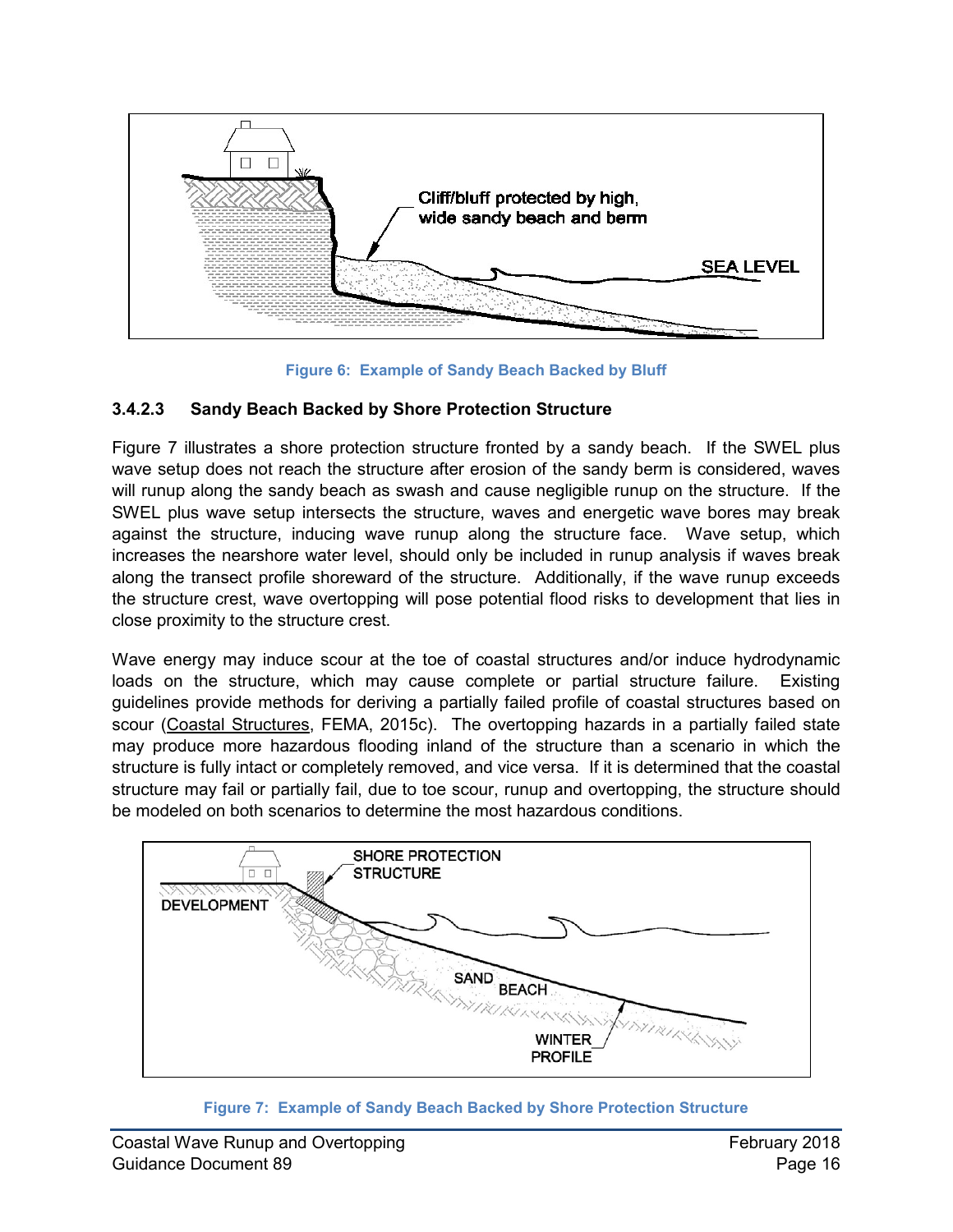#### **3.4.2.4 Sandy Beach Backed by Dune Followed by Bluff**

A more complex shoreline type is a sandy beach backed by an erodable dune (foredune) followed by a bluff or a series of dunes (Figure 8). For these complex shorelines, modeling the erosion of the beach (berm) and foredune should be performed in accordance with Coastal Erosion (FEMA, 2015b). Erosion analysis should determine where storm induced water levels (SWEL plus wave setup) may reach. If the foredune remains intact after erosion is considered, runup will occur along the foredune. If the foredune is removed exposing the bluff to wave attack, runup will occur on the face of the bluff posing potential overtopping hazards near the crest of the bluff.



**Figure 8: Example of Sandy Beach Backed by Dune Followed by Bluff**

#### **3.5 Overtopping Analysis**

Overtopping analysis should be performed on any shore barrier with a crest elevation lower than the runup elevation. As discussed in Section 2.2, the EurOtop Manual provides some of the best guidance for overtopping calculations. It is highly encouraged that the Mapping Partner refer to the latest version of the EurOtop Manual for overtopping analysis. This guidance offers key considerations influencing overtopping.

#### **3.5.1 Overtopping Behavior**

Most generally, wave overtopping can be in the form of 'green water' in which complete sheets of water flow of the shore barrier crest, or 'white water' which is a spray of water entrained with air that is carried over the crest by its own momentum and onshore winds. 'Green water' conditions occur on a sloping shore barrier (rubble mounds, dikes, levees, revetments, etc.) where the wave runup acts as a wedge or bore of water propagating up the face of the shore barrier. The remaining energy in the wedge or bore as it reaches the structure crest provides energy for that wedge or bore to continue inland of the shore barrier. 'Green water' conditions also occur on vertical or near-vertical shore barriers when the water depths at the toe and foreshore portion of the profile are large enough that waves are unbroken as they interact with the barrier and the unbroken wave crest elevation exceeds the shore barrier crest. If waves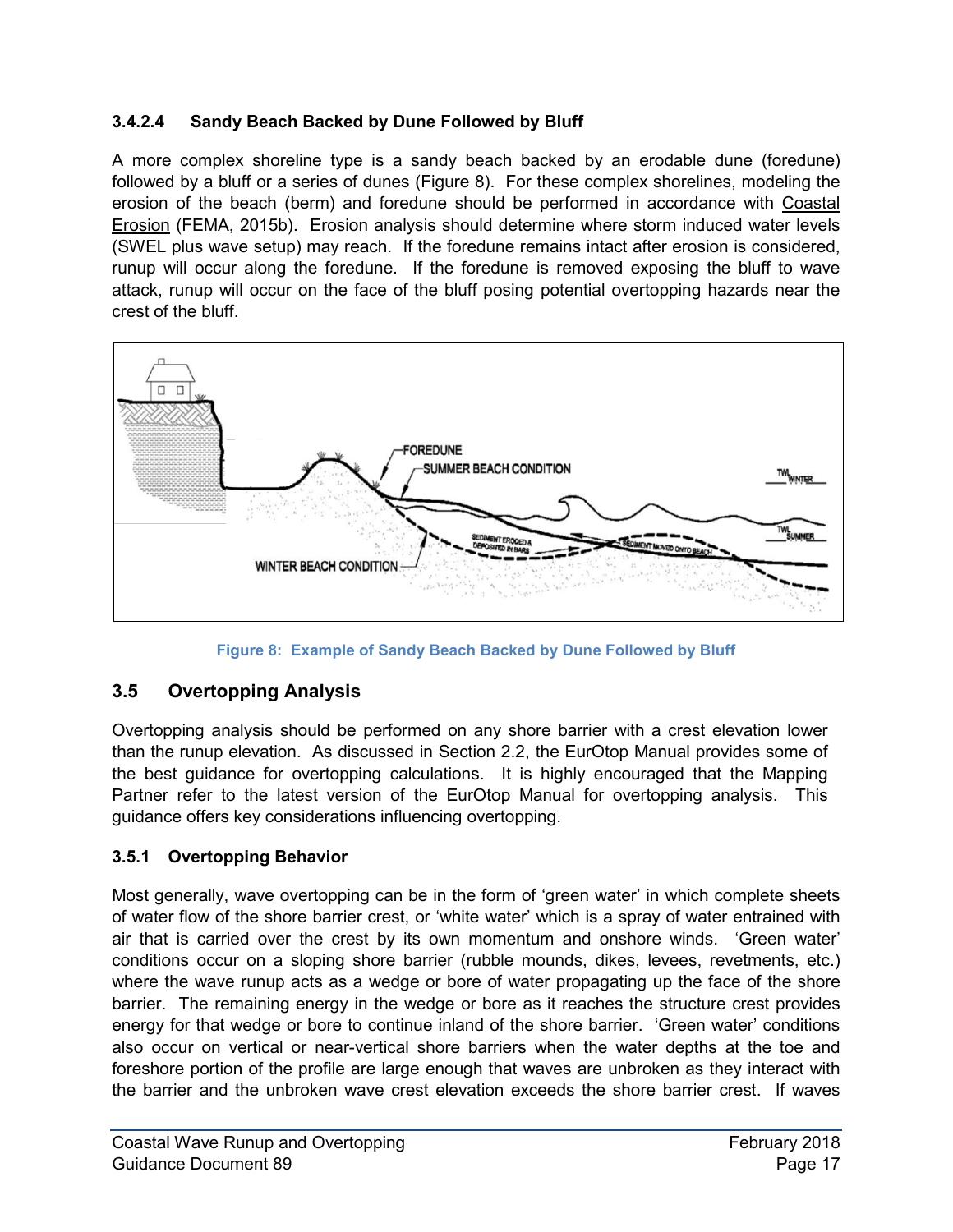plunge near the toe of a vertical or near-vertical shore barrier, the collision of the plunging wave against the face of the shore barrier will drive a near-vertical jet of white water up and over the crest of the shore barrier.

#### **3.5.2 Deterministic vs. Probabilistic Overtopping Rates**

The EurOtop Manual offers not only the empirical models for the mean overtopping rate estimation, but the associated model uncertainties as well. The model uncertainty is considered to be the accuracy with which a model can describe a physical process or a limited state function. In the EurOtop Manual, model uncertainties are measured by the standard deviation, which is derived from the comparison of the measured data and model predictions. As such, two sets of parameters for all empirical models in the EurOtop Manual are provided corresponding to probabilistic design value and deterministic value. The probabilistic design value describes the mean approach for all underlying data points, while the deterministic design value is given as the mean value plus one standard deviation. Deterministic equations provide conservative overtopping values by taking into account model uncertainty for wave overtopping and should be employed by Mapping Partners when calculating overtopping rates for flood hazard mapping purposes.

#### **3.5.3 Overtopping Reduction Factors**

Most empirical equations for overtopping on shore barriers require reduction factors to account for roughness, wave directionality and the presence of a berm along shore barriers. For details, refer to the discussion in Section 2.0 and the source references for the empirical equations chosen for the study. Mapping Partners should consider applying reduction factors as defined in the original documentation for each empirical method. If runup models are employed, Mapping Partners must refer to the user's manuals for those models to check for reduction factors.

#### **3.5.4 Overtopping Flows**

When overtopping is in the form of 'green water', bores or sheets of waters can flow over terrain inland of the shore barrier crest. Generally speaking, overtopping flows are driven inland by the momentum contained in the overtopping bore and gravity forces. In some FISs to date, the method proposed in Cox and Machemehl, to calculate the inland limit of overtopping bore was adapted to compute the bore height and velocity profile overland accounting for the slope of the inland terrain. Experimental results of overtopping bore depth and velocities on landward slopes of sea dikes are explained in Chapter 5.5.5 of the EurOtop Manual. This chapter also provides an analytical function of the overtopping flow velocities and sheet flow depth on landward slopes.

#### **3.5.5 Overtopping Volumes**

If a response-based modeling method is employed as described in Section 3.1, time series of mean overtopping rates can be computed over the duration of all modeled storms. These time series can be integrated over time and multiplied by the longshore length of the shore barrier to which the overtopping rates apply to yield overtopping volumes. When calculating overtopping volumes, the Mapping Partner should also consider the potential volume of water added by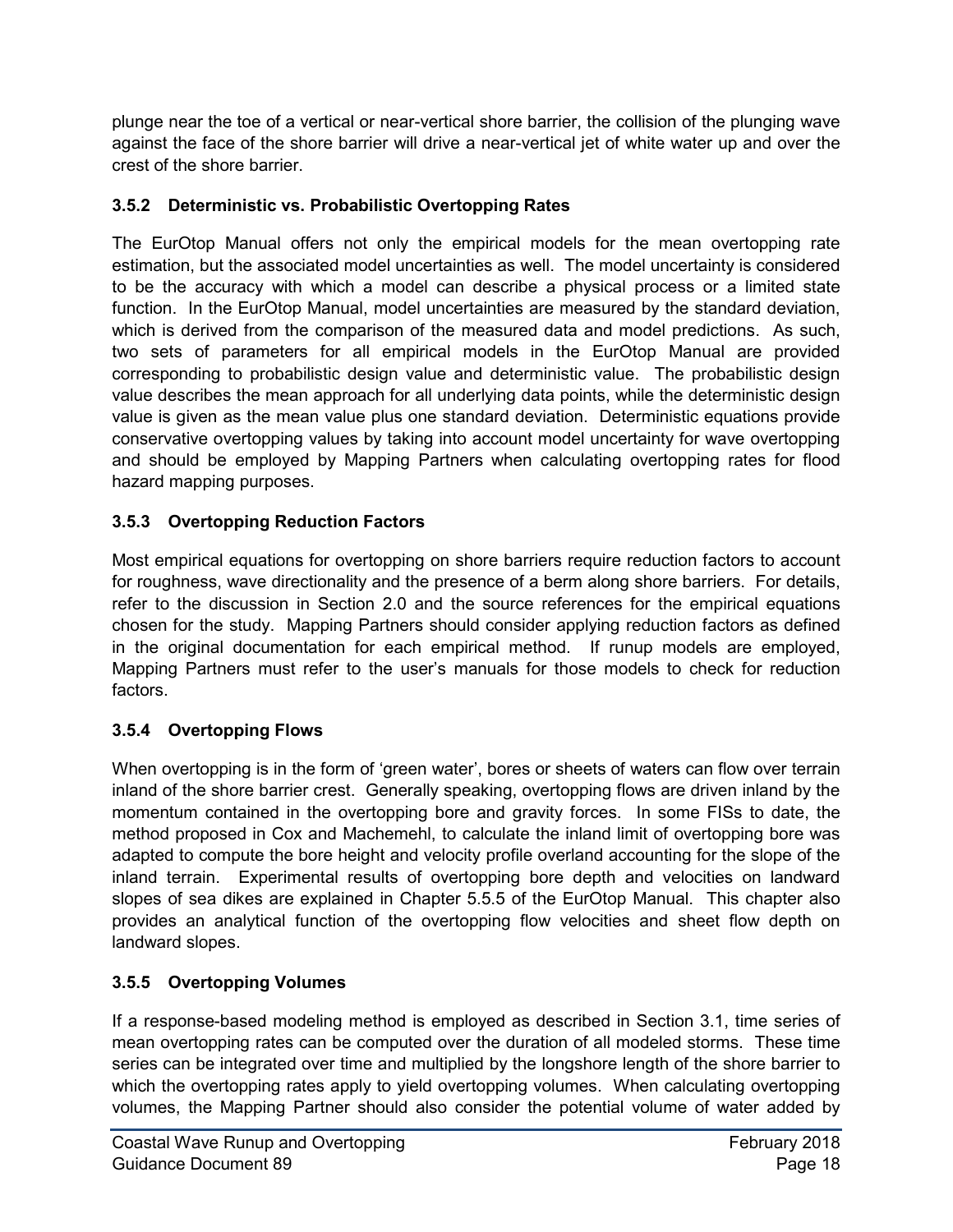concurrent rainfall and/or the volume of water drained through any drainage infrastructure in the local area.

# **4.0 Floodplain Mapping**

Floodplain mapping is the translation of runup results from the 1-D transect analysis to a 2-D planimetric map or dataset to provide an understanding of flood hazards along the shoreline. Shorelines dominated by runup are generally characterized by high flood elevations and velocities. Therefore, high hazard and high-velocity (VE) zone classifications are typically applied to shorelines susceptible to structural damage, while regions with runup elevations less than 3 ft. above the ground are designated with a less hazardous (AE) flood zone. Inland of feature crests, sheet flow (Zone AO) and ponding (Zone AH) overtopping may occur (Section 4.2.2). Additional information on flood zone classifications is available in FEMA's Coastal Floodplain Mapping (FEMA, 2015e).

There are many variables along the shoreline contributing to coastal flooding that influence mapping methodologies. Evaluating both the modeled physical characteristics and runup results during the mapping process provides a stronger understanding of the physics occurring along a transect and aids in mapping decisions. The following sections provide guidance on how to evaluate the coastal setting and calculated BFEs for runup and overtopping mapping applications. Coastal Floodplain Mapping (FEMA, 2015e) provides further information on mapping techniques for runup processes and flood zone designations.

# **4.1 Lateral Zone Extent**

Unlike coastlines where overland wave propagation dominates coastal flooding, runup behavior may abruptly change in response to modifications in the physical setting. Transects are generally placed along a reach to capture specific shoreline characteristics (as described in Section 3.2), and the Mapping Partner should ensure mapped transect results apply to shoreline reaches with comparable characteristics. Variability in the calculated runup may result in the appearance of 'jumps' in BFEs along the shoreline on a Flood Insurance Rate Map (FIRM), where adjacent VE zones have BFE differences greater than 1 ft. SFHA boundaries on the FIRM dividing areas of VE or AE with different BFEs, are placed between transects at shoreline locations where there are anticipated transitions in runup behavior due to variations in wave characteristics, shoreline settings, slope, and surface roughness. Each of these considerations are discussed below.

# **4.1.1 Wave Characteristics**

Based upon aerial imagery and an understanding of wave mechanics, the Mapping Partner should inspect the coastal environment to develop an understanding of the wave behavior within the study area. This includes evaluating features such as coastal structures (i.e., breakwaters and jetties) that influence wave processes (i.e., wave propagation, refraction, and diffraction).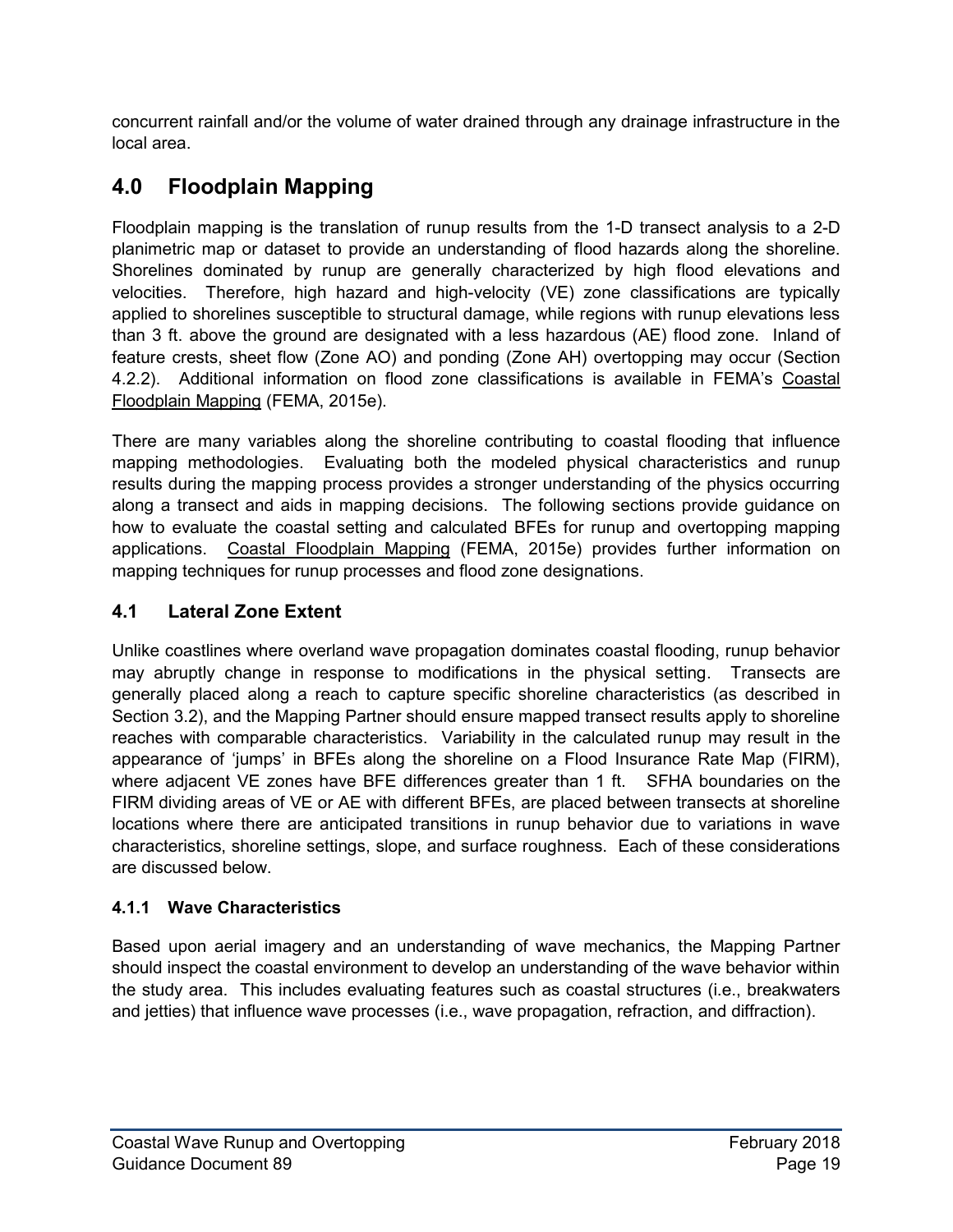#### **4.1.2 Shoreline Settings**

The shoreline settings are often the most notable distinction between modeled transect locations. Inspection of overhead aerials and oblique shoreline imagery provides key indications of changes in shoreline type, such as whether a shoreline is characterized as a sandy beach, bluff, wetland, or structure. A flood zone boundary (lateral flood zone break) should be placed at locations where the shoreline type changes and results in modifications to the BFE. For long stretches of shoreline with the same shoreline type, the Mapping Partner should evaluate whether notable variations in other factors, such as shoreline slope, erosion, or surface roughness, affect runup behavior, as described below.

### **4.1.3 Runup Slope**

Runup elevations are significantly influenced by slope; therefore, changes in the terrain slope are associated with transitions in the calculated runup. Variations in the slope of the terrain are often apparent from inspection of the topographic data used during the runup modeling as well as overhead aerial and oblique imagery. Generating contour lines from the topographic dataset is also useful for indicating slope changes. Changes in the elevation contour spacing provide visual cues for slope changes. When the BFE changes in response to runup slope changes, a flood elevation boundary should be placed to define the lateral extent of calculated runup results.

To properly reflect the flood hazard, the Mapping Partner should include the influence of erosion on the runup and inland extent of the mapped floodplain when assessing slope changes. As large waves crash onto erodible shorelines, sediments are moved offshore and the runup face (i.e., slope) changes. When translating modeling results to produce a flood hazard map, the Mapping Partner should question how erosion influences runup and whether the topographic information used for mapping reflects the eroded transect profile. The Mapping Partner should consider factors such as the inland extent of erosion to determine whether shorelines steepen (i.e., partial dune erosion) or flatten (i.e., dune removal). A flood zone boundary should be placed at locations where the shoreline erosion characteristic and associated BFE are anticipated to change.

#### **4.1.4 Slope Surface Roughness**

In addition to the steepness of the slope, the surface roughness will also impact the magnitude of the runup elevation. While reviewing runup results, the Mapping Partner should apply modeled transect results along shoreline reaches with similar roughness properties. Abrupt changes in the runup slope roughness associated with changes in the BFE should be captured in the mapping by placing a flood zone boundary at the location of the change.

#### **4.1.5 Shore Barrier Height and Width**

A final consideration while applying mapping results is the variation in barrier height and width along the shoreline. Modifications in the barrier height influence the amount of flow overtopping the feature crest and may influence inland mapping extents. The Mapping Partner should also investigate whether barrier features, such as dunes, taper to narrow widths along the shoreline. A narrow barrier may be removed while a wide barrier may be only be partially eroded. A flood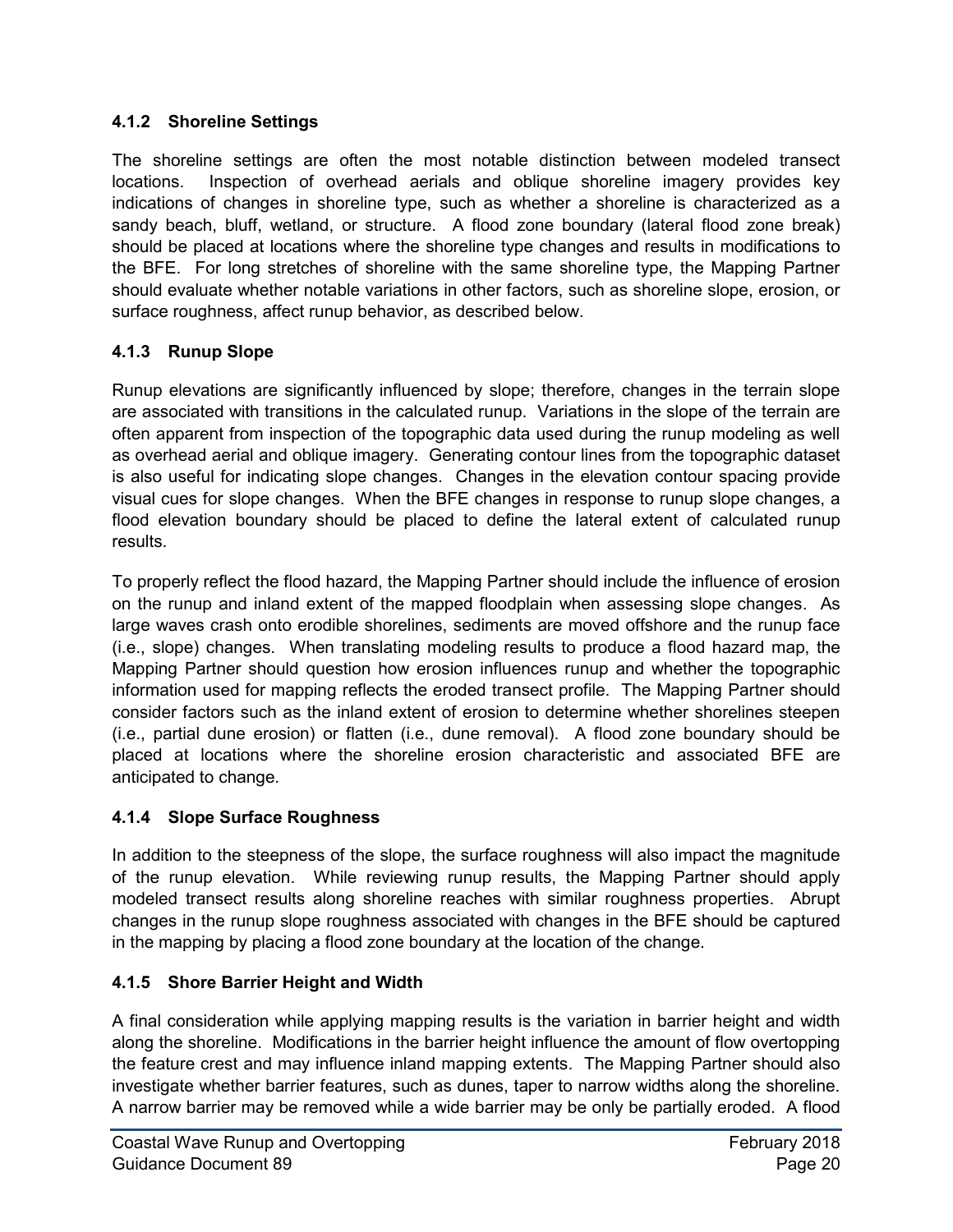zone boundary should be placed at locations where the runup behavior and BFE are anticipated to change in response to modifications in the barrier geometry.

# **4.2 Inland Mapping Extent**

Larger inland floodplain extents are observed in areas of wave runup when overtopping occurs. Guidance on mapping the inland extent of runup and overtopping is provided in the sections below and demonstrated in Figure 9. Sections 4.2.1 and 4.2.2 include additional information on the types of inland flooding.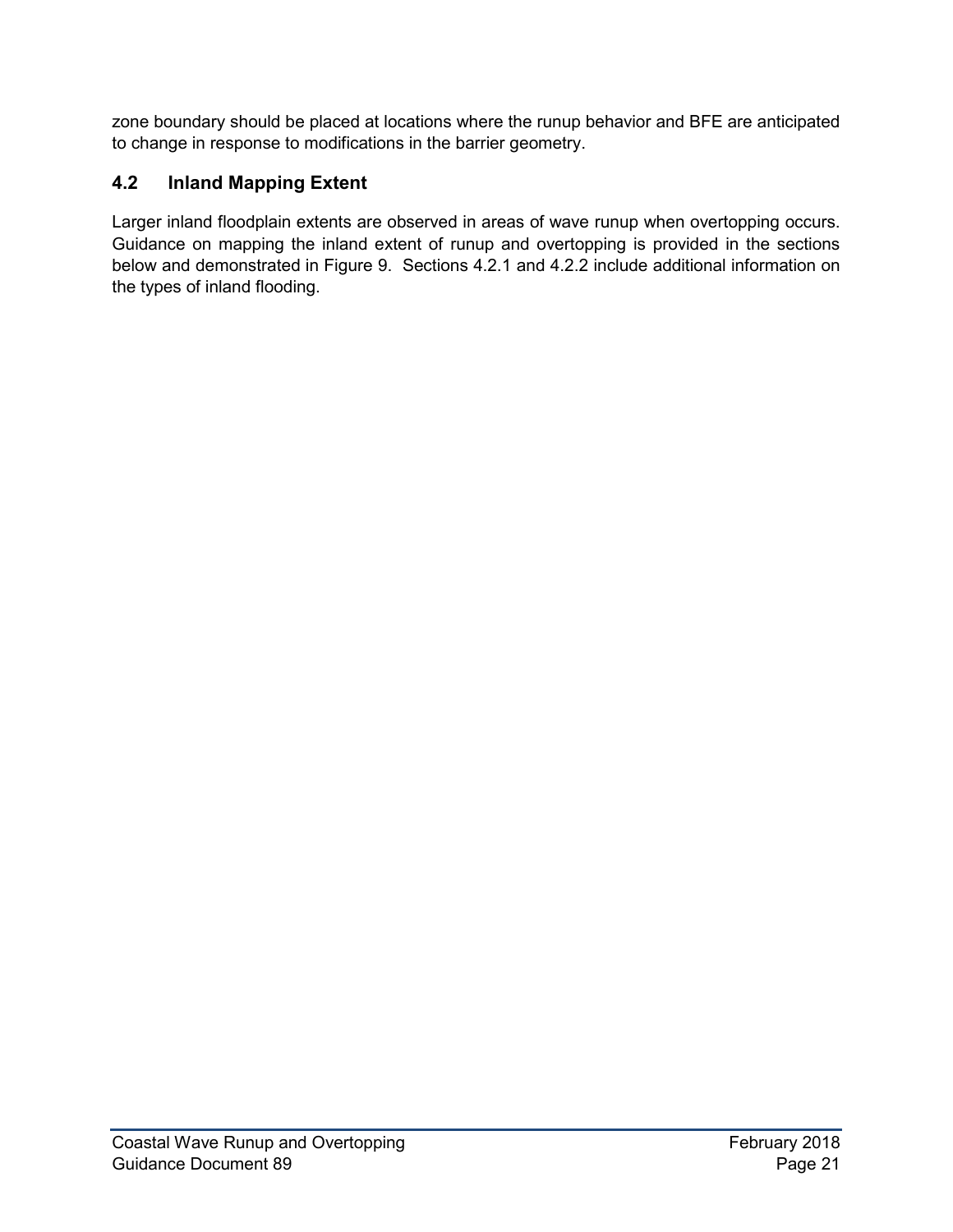

\*PFD (Primary Frontal Dune)

\*If runup >= 3 feet above the crest, the VE zone extent is determined by buffering the crest 30 feet inland to account for a splash zone.

**Figure 9: FEMA Guidance for the Application of Mapping Flood Hazards Resulting from Wave Runup and Overtopping**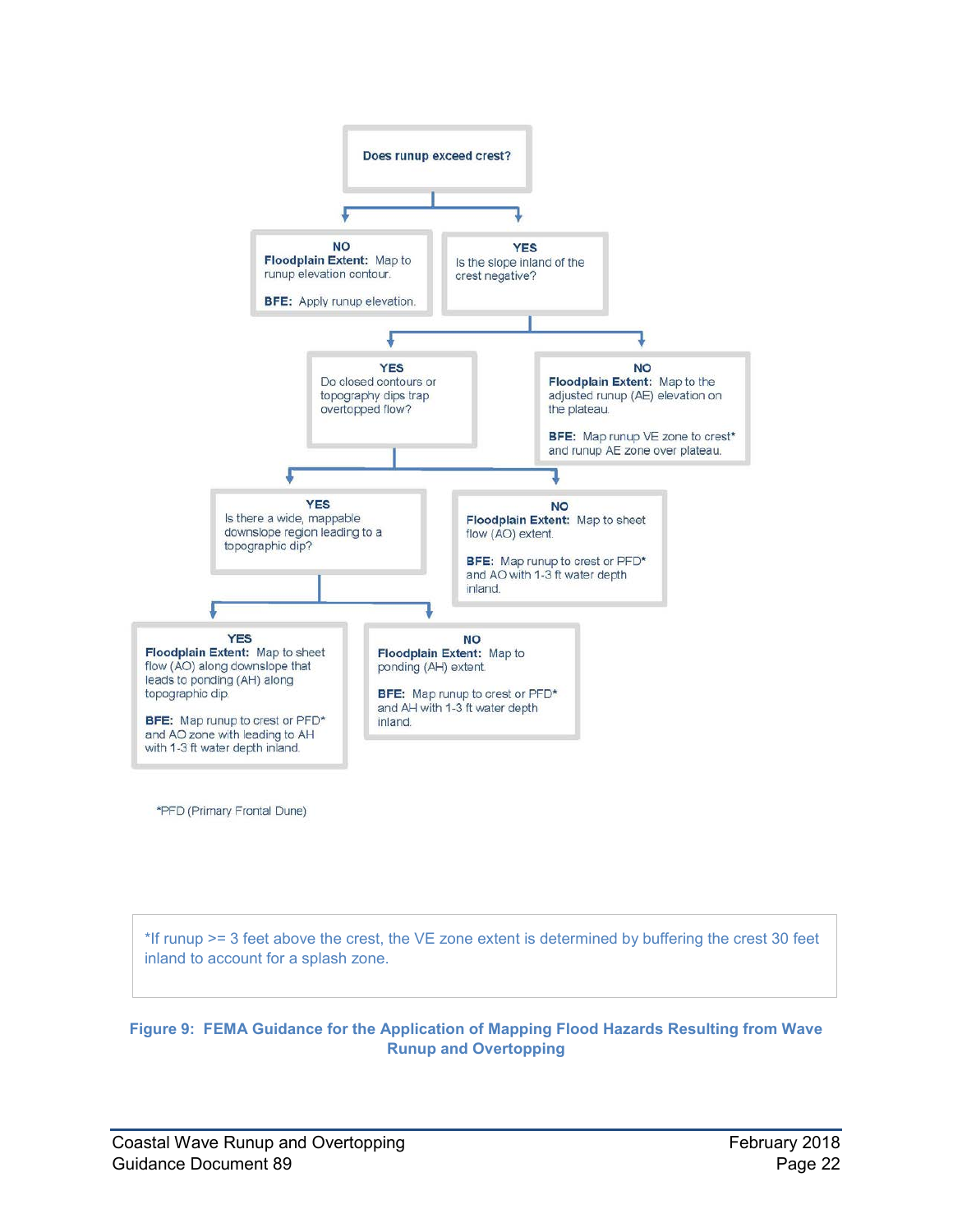#### **4.2.1 Runup Dominated Inland Extent**

In cases where the runup elevation is less than the crest of the runup feature, the runup elevation dictates the inland extent and BFE at the shoreline. Along non-erodible shorelines, the contour associated with the runup elevation can be applied to map the inland flooding extent. If erosion is applied to the wave runup profile, care must be taken to estimate the correct inland extent of the runup elevation as the topographic information and contours will not be representative of the erosion. Coastal Floodplain Mapping (FEMA, 2015e) provides additional instruction on mapping inland runup floodplain extents given special shoreline protection features, such as mapping to the inland extent of the primary front dune. In these instances, the floodplain should not inundate broad floodplain areas. If the runup elevation contour extends inland of the runup feature crest, it is an indication that overtopping should be mapped and additional analysis may be needed.

A special consideration for runup dominated inland floodplain extents occurs when runup acts on topographic plateaus, which are features with a flat or mildly positive slope inland of the runup feature crest. The runup elevation along a plateau feature is adjusted to capture runup propagation inland of the barrier crest. French (1982) provides guidance for calculating adjusted runup for plateau overtopping and this guidance has been applied in many coastal flood hazard studies (Figure 10). The inland limit, X, of the adjusted runup is determined using Figure 11.



**Figure 10: Treatment of Runup on a Plateau Feature**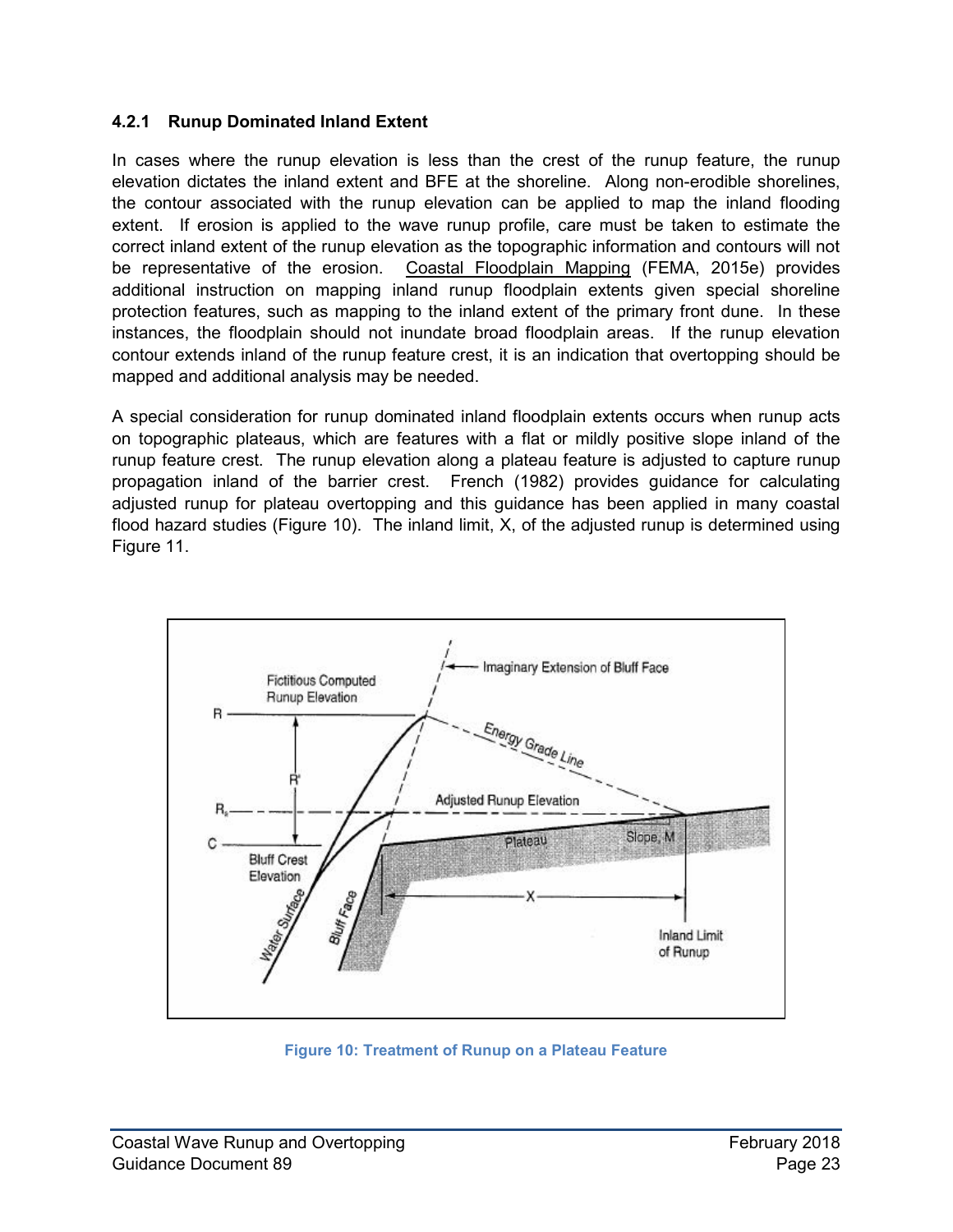



#### **4.2.2 Overtopping Dominated Inland Extent**

Shorelines with the runup elevation exceeding the crest elevation are subject to more complex mapping, as the inland extent of the floodplain is controlled by wave overtopping rather than runup. The type of overtopped feature and the overtopping flow path are critical input parameters influencing the mapped floodplain.

#### **Sheet Flow and Ponding Overtopping**

If the site conditions indicate a negative slope inland of the runup feature, either sheet flow (Zone AO) or ponding (Zone AH) overtopping occurs. Sheet flow is a temporary process where gravity guides the overtopping flow downslope. The overtopping flow may either return to the original flooding source through low topography elevations or it may drain into another mapped flood zone. Alternatively, ponding overtopping is observed where local dips in the topography exist and the flow cannot drain into other areas. Ponding regions are easily identified by the presence of closed contours behind a runup feature.

Based upon the overtopping flow rate, the Mapping Partner can estimate the depth of flooding (Table 2). The contour applied for mapping sheet flow and ponding overtopping should not exceed the runup feature crest elevation. In some instances, sheet flow can convey water from wave overtopping to ponding areas inland of the barrier. Additional specifications for mapping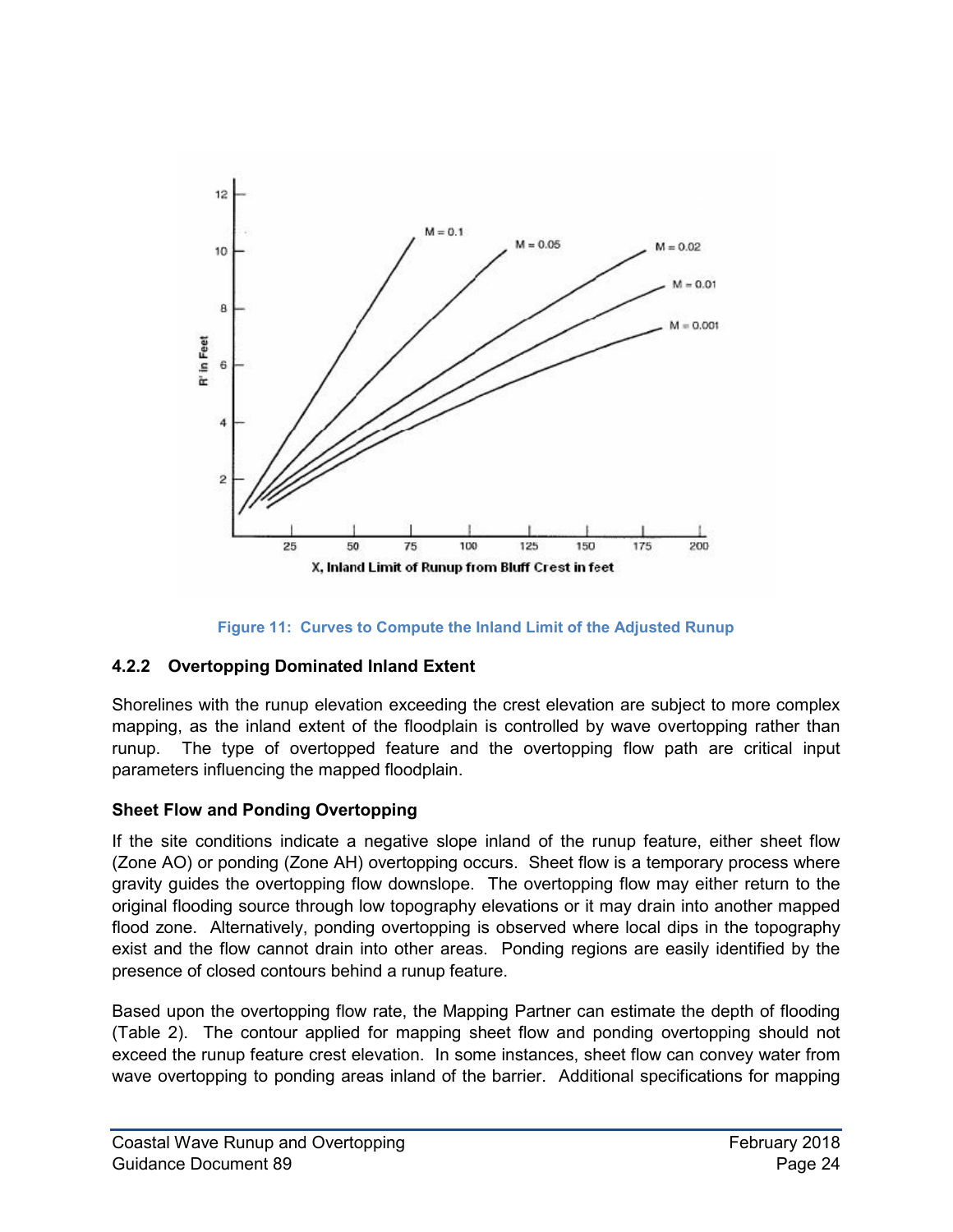sheet flow and ponding overtopping are included in Coastal Floodplain Mapping (FEMA, 2015e)*.* 

Once the mean overtopping rate has been estimated for the base flood, determining the resultant flooding landward of the barrier will require the Mapping Partner to evaluate several parameters, including the topography and drainage landward of the overtopped barrier. An estimated ponding elevation can be determined by comparing the overtopping volume to the available storage landward of the barrier. This elevation should be adjusted by the Mapping Partner depending upon drainage features and systems landward of the barrier as well as crest elevations of any features that may allow ponded water to escape. Ponding assumptions and calculations should be reviewed carefully to ensure that overtopping and other potential sources of water trapped behind the barrier are accounted for appropriately. Table 2 provides guidance for mapping typical coastal overtopping scenarios.

In cases of wave overtopping where the potential runup exceeds a barrier crest by 3 feet or more, or in a high-velocity flow zone where the product of depth of flow times the flow velocity squared is greater than or equal to 200  $ft^3/sec^2$ , the Mapping Partner should limit the mapped BFE to an elevation 3 feet above the barrier crest and map a VE splash zone landward of the crest. The Mapping Partner should consider the overtopping depth and velocity as one factor to determine the landward limit of the VE splash zone.

A final consideration in mapping runup is the representation of the overtopping high velocity hazard. If the computed runup elevation exceeds the runup feature crest by at least 3 feet or if the calculated overtopping rate exceeds 1 cfs/ft, the coastal runup BFE is displaced 30 feet inland from the crest to account for the splash zone hazard of high velocity overtopping.

| Q Order of Magnitude   | <b>Flood Hazard Zone Behind Barrier</b>                                                                      |
|------------------------|--------------------------------------------------------------------------------------------------------------|
| $< 0.0001$ cfs/ft      | Zone X                                                                                                       |
| $0.0001 - 0.01$ cfs/ft | Zone AO (1 ft depth)                                                                                         |
| $0.01 - 0.1$ cfs/ft    | Zone AO (2 ft depth)                                                                                         |
| $0.1 - 1.0$ cfs/ft     | Zone AO (3 ft depth)                                                                                         |
| $>1.0$ cfs/ft*         | 30-ft width <sup>+</sup> of Zone VE<br>(Elevation 3 ft above barrier crest)<br>Landward Zone AO (3 ft depth) |
|                        |                                                                                                              |

<span id="page-29-0"></span>

\*With estimated  $\overline{Q}$  much greater than 1 cfs/ft, removal of barrier from transect representation may be appropriate.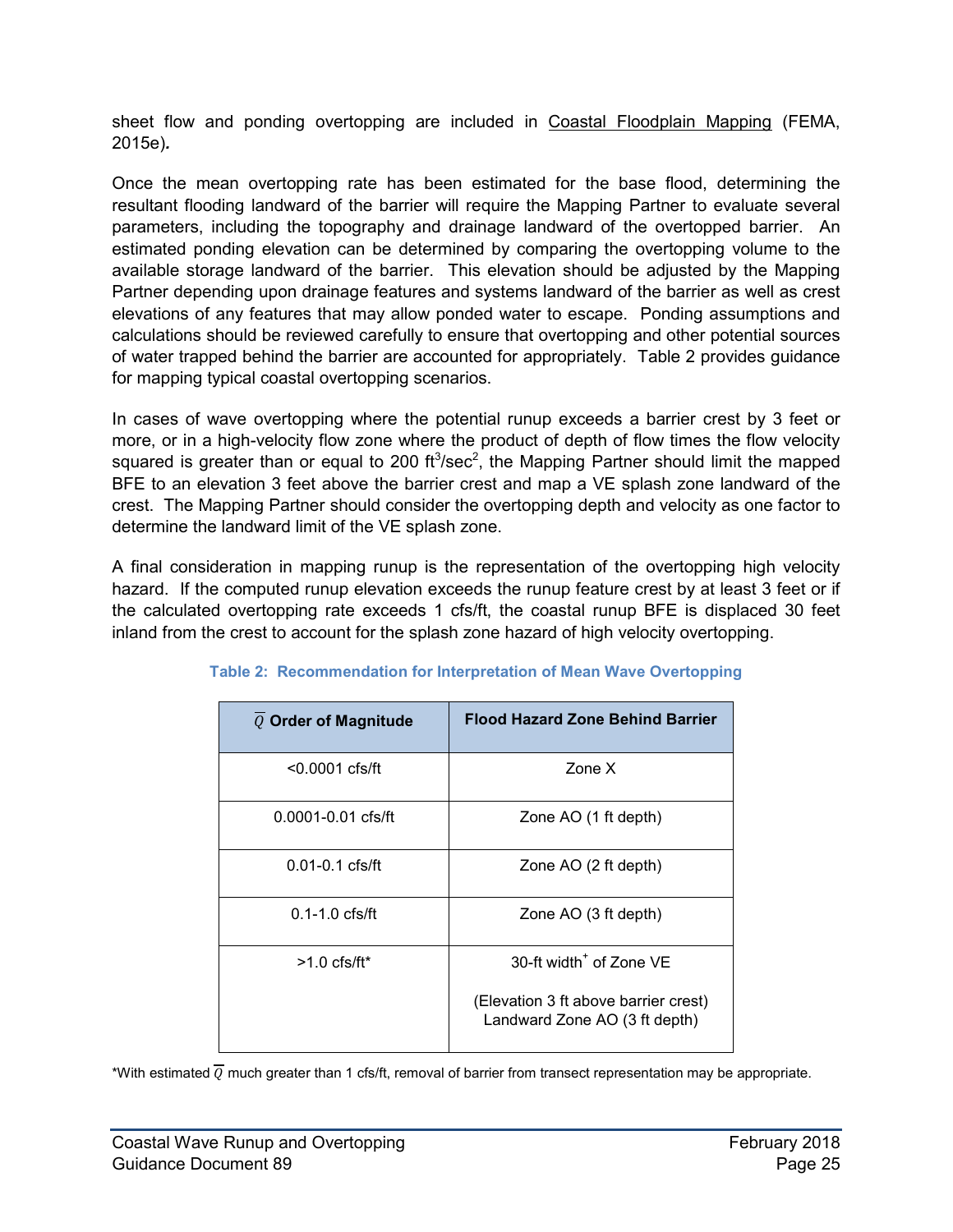+ Appropriate inland extent of velocity hazards should take into account barrier characteristics, incident wave conditions, overtopping flow depth and velocity, and other factors.

Flood hazards inland of shore barrier crests are governed by overtopping hydrodynamics. If a study area includes areas of runup dominated inland extents (plateau method), a comparison should be made to the inland extents based on sheet flow and overtopping calculations. Since the distinction between these two is that gravity prevents or facilitates inland bore propagations inland, it should be the case that the SFHA extent derived from overtopping calculations and sheet flow considerations extends further inland than the SFHA extent derived from the plateau method.

# **5.0 Documentation**

The Mapping Partner should document the data, methods, and procedures used to perform runup and overtopping analysis for the determination of the 1-percent-annual-chance flood conditions. Documentation should adhere to guidance detailed in Coastal Data Capture (FEMA, 2014a) and Coastal Study Documentation and Intermediate Data Submittals (FEMA, 2014b). Wave runup and overtopping analysis information is supplied to FEMA in IDS 3. This document provides particular guidance on considerations for mapping runup and overtopping zones. It has been noted that Floodplain Mapping guidance is described more generally in Coastal Floodplain Mapping (FEMA, 2015e). Wave runup and overtopping mapping information is supplied to FEMA in IDS 3.

In addition to the required study documentation, the Mapping Partner should provide a technical report and/or supplemental data that provide details on special considerations and approaches taken to ensure the model results are technically defensible. It is best practice that this technical report and/or supplement data be adequate to allow a third party, with sufficient computing capacity and general knowledge, to replicate the results of the FIS. Considering this, the following require documentation (in a technical report or supplemental data) by the Mapping Partner:

- Selection of the model or methods for each modeling transect.
- A description of how wave characteristics (wave heights, wave periods, and wave directions) for the selected model or method were applied.
- A description of how cross-shore erosion was accounted for in runup and overtopping modeling (if applicable).
- A description of how structure failures were accounted for in runup and overtopping modeling and mapping (if applicable).
- A description of how toe scour was accounted for in runup and overtopping modeling and mapping (if applicable).
- A detailed description of the event-based or response-based method used to model runup and overtopping.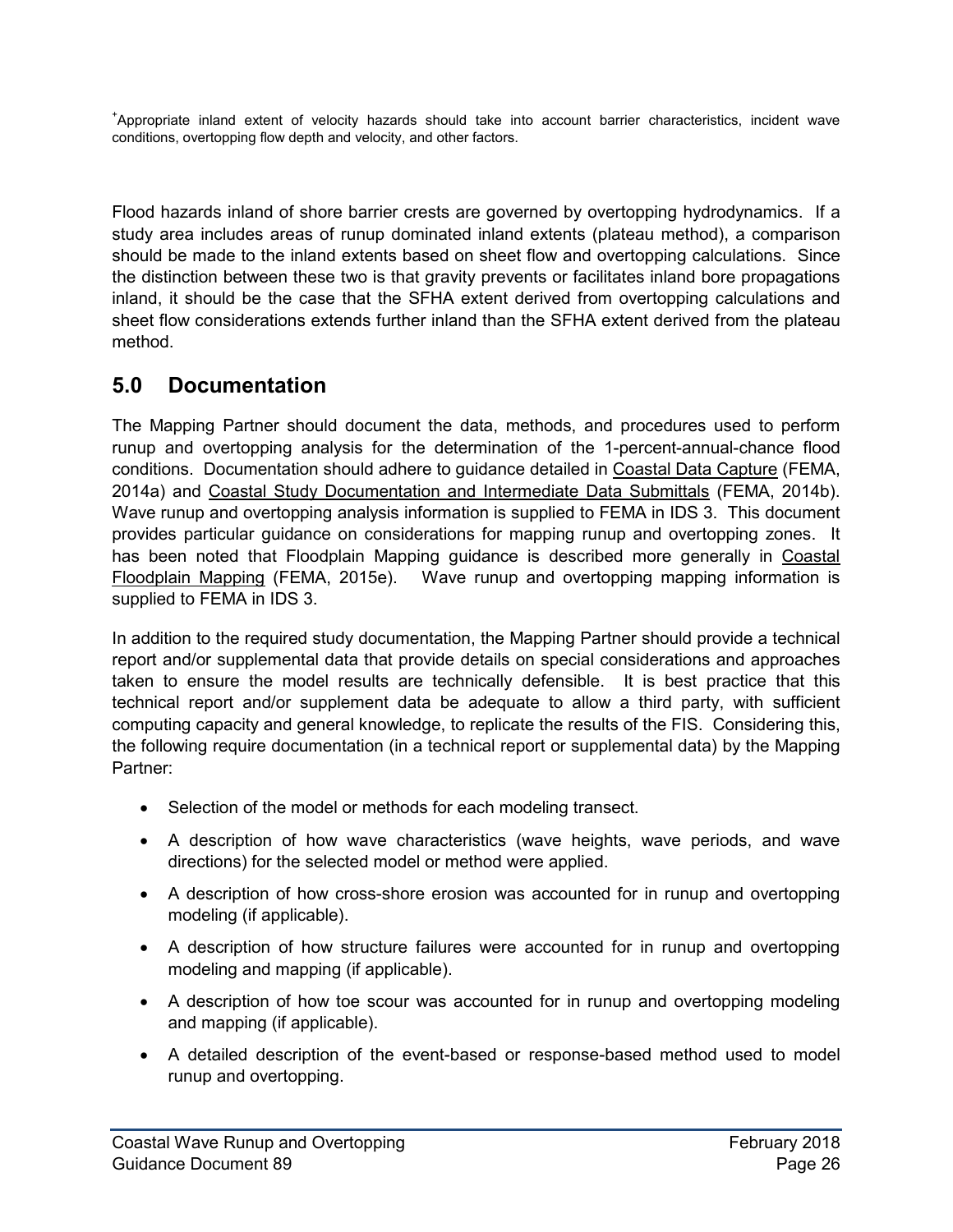• Approaches to determine 1-percent-annual-chance runup elevations and overtopping rates.

# **6.0 References**

- [Dean](https://www.google.com/search?tbo=p&tbm=bks&q=inauthor:%22Robert+George+Dean%22) R.G. and [Dalrymple](https://www.google.com/search?tbo=p&tbm=bks&q=inauthor:%22Robert+A.+Dalrymple%22) R. A. 1991. Water Wave Mechanics for Engineers and Scientists. World Scientific, Singapore.
- Dewberry and Davis. 1990. Investigation and Improvement of the Capabilities of the FEMA Wave Runup Model (Technical Documentation for RUNUP 2.0), Report and Computer Program. Fairfax, Virginia.
- EurOtop. 2016. Wave Overtopping of Sea Defenses and Related Structures: Assessment Manual. Environmental Agency, UK. [www.overtopping-manual.com.](http://www.overtopping-manual.com/)
- Federal Emergency Management Agency. 1981. Manual for Wave Runup Analysis. Coastal Flood Insurance Studies. Stone and Webster Engr. Corp., Boston, pp. 96
- Federal Emergency Management Agency. 1991. Investigation and Improvement of Capabilities for the FEMA Wave Runup Model. FEMA, Washington, DC., Prepared by Dewberry and Davis, Inc., pp. 188.
- Federal Emergency Management Agency. 2014a. Coastal Data Capture. FEMA, Washington,  $D.C.$
- Federal Emergency Management Agency. 2014b. Coastal Study Documentation and Intermediate Data Submittals. FEMA, Washington, D.C.
- Federal Emergency Management Agency. 2015a. Overland Wave Propagation. FEMA, Washington D.C., November 2015.
- Federal Emergency Management Agency. 2015b. Coastal Erosion. FEMA, Washington D.C., November 2015.
- Federal Emergency Management Agency. 2015c. Coastal Structures. FEMA, Washington D.C., November 2015.
- Federal Emergency Management Agency. 2015d. Coastal Wave Setup. FEMA, Washington D.C., November 2015.
- Federal Emergency Management Agency. 2015e. Coastal Floodplain Mapping. FEMA, Washington D.C., November 2015.
- Federal Emergency Management Agency. 2016a. Notations, Acronyms, and Glossary of Terms. FEMA, Washington D.C., May 2016.